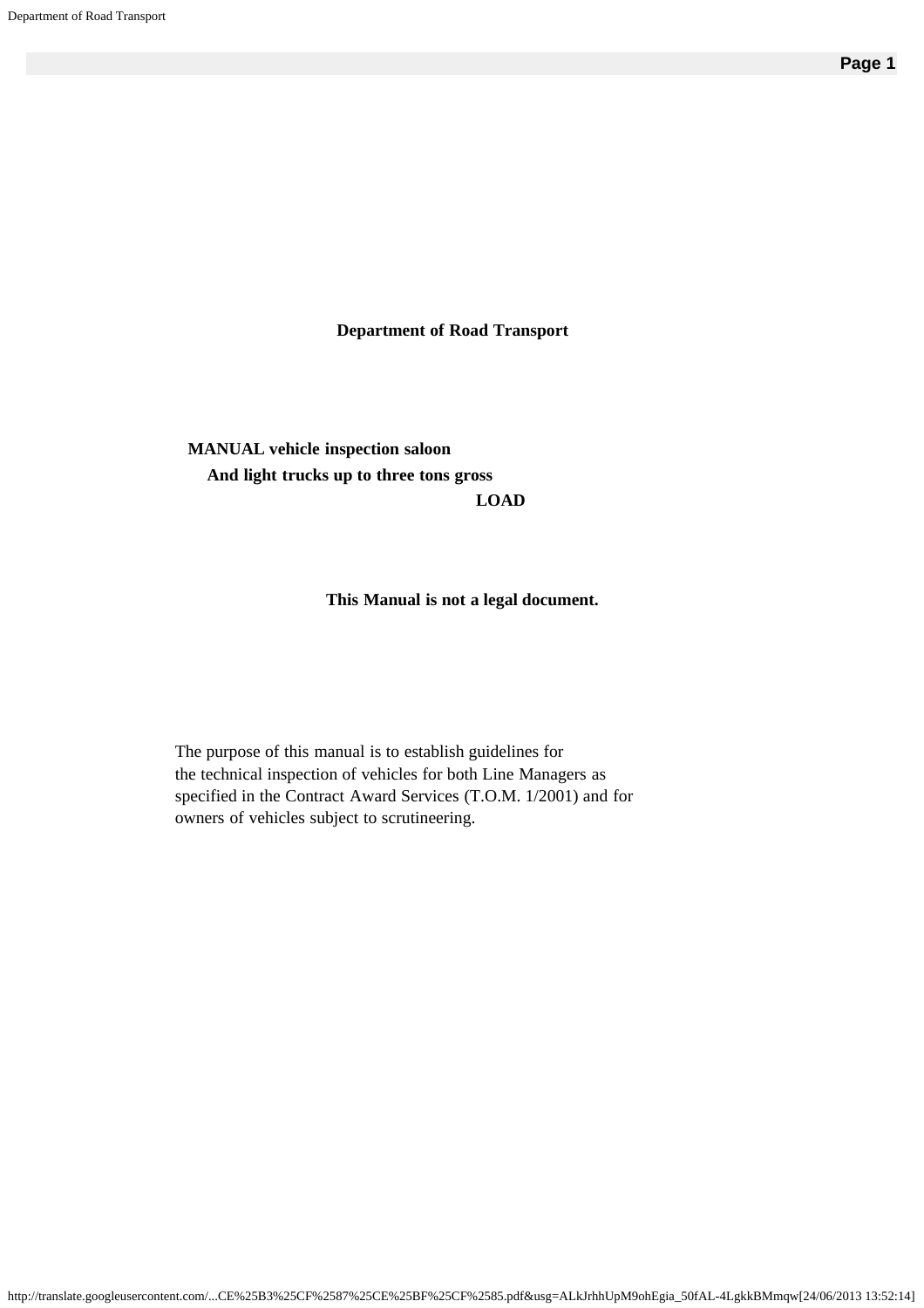Issue Date: October 2001

### **This Manual may be reviewed periodically. About such changes will be provided by the Road Transport Department.**

c: nt27082001.mpar-SKK/Mpar/LS 1

#### **Page 2**

#### **CONTENTS**

- 1. Registration Number and licenses, chassis number and engine number.
- Two. Exhaust Emissions

Three. Handbrake

- 4. Braking
- 5. Driver's seat
- 6. Field Guide Visibility
- 7. Horn
- 8. Glazing
- 9. Seatbelts
- 10. Steering (WHEEL)
- 11. Doors Locks
- 12. Brake lights
- 13. Rear position lamps and rear registration plate lights
- 14. Directional lights hazard lights
- 15. Running lights (large) and low beam (middle)
- 16. Chassis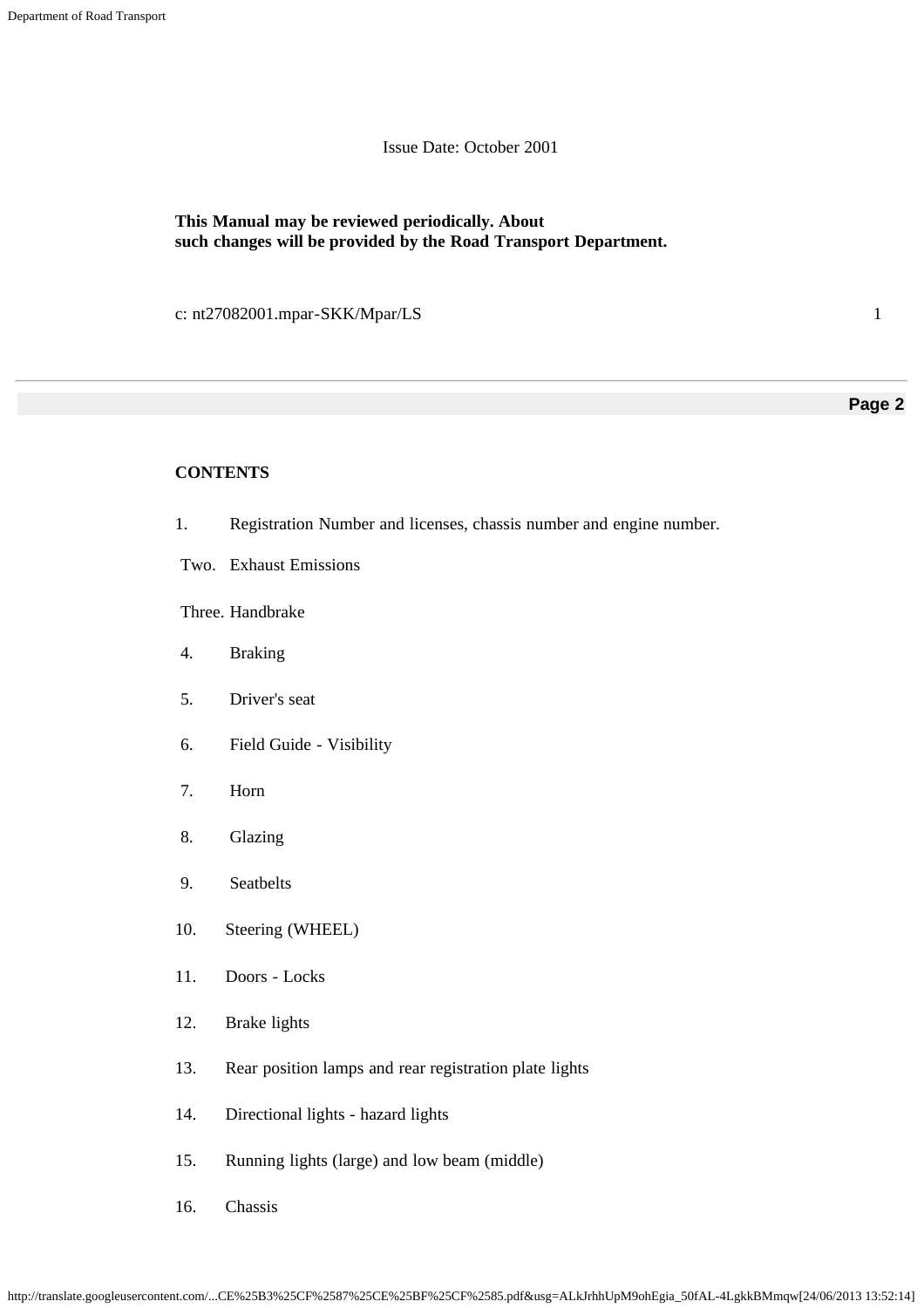- 17. Tyres
- 18. Wheel alignment
- 19. Chassis (frame chassis)
- 20. Suspension
- 21. Electrical System
- 22. Fuel System
- 23. Exhaust system / nuisance

c: nt27082001.mpar-SKK/Mpar/LS 2

# **Page 3**

# **KEY OBSERVATION**

- **E Recheck**
- **F Observation**
- **E / TOM refer to the Member Center Inspection**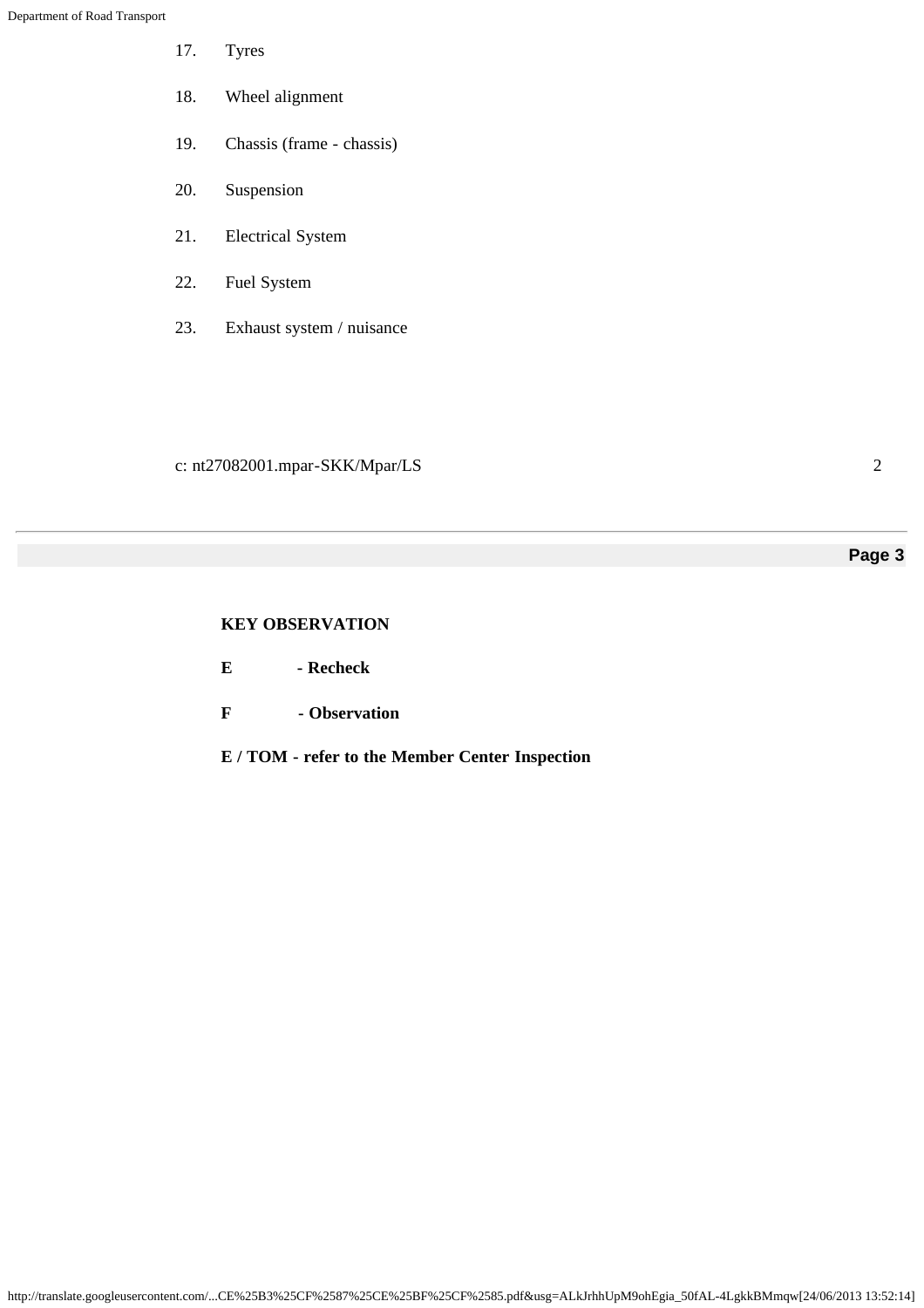Department of Road Transport

c: nt27082001.mpar-SKK/Mpar/LS 3

# **Page 4**

# **1. REGISTRATION AND LICENSE HOLDERS, CHASSIS NUMBER AND ENGINE NUMBER**

- 1.1. Check registration number (license plate) and authorization of legality validity and secure placement.
- 1.2. Checking VIN and engine numbers for legality, validity and secure fastening where there is a sign manufacturer.

| <b>CAUSES OF FAILURE</b>               | <b>ENERGY</b> |
|----------------------------------------|---------------|
| 1a. Absence                            | Ε             |
| 1b. Poor fixation                      | F             |
|                                        |               |
| Two. Absence of digits                 | Ε             |
| Three. Wrong size or colors            | F             |
| (Note 1)                               |               |
| 4. Difference of title deed            | E/TOM         |
|                                        |               |
| 5. Does not exist or is different from |               |
| that used in title                     |               |
| property.                              | E /<br>TOM    |
|                                        |               |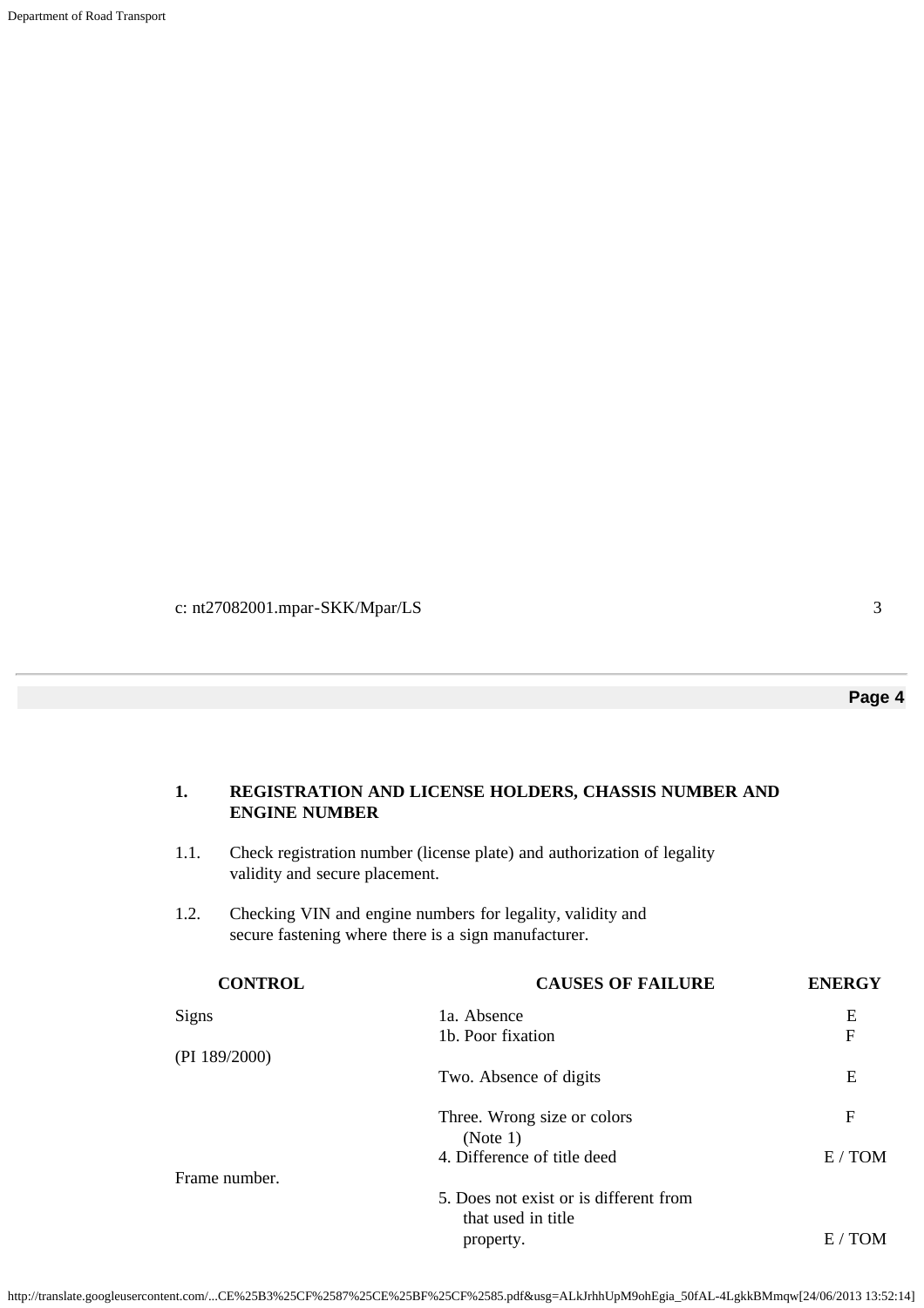Machine number

| 6. Does not exist or is different from |
|----------------------------------------|
| that used in title                     |
| property.                              |

# NB

For vehicles inscribed before 01/01/78: -

(Billboards with white or silver digits a black background.)

c: nt27082001.mpar-SKK/Mpar/LS 4

E / TOM

# **Page 5**

#### **Two. EXHAUST EMISSIONS**

2.1. Apply the official control basis of Directive 96/96/EEC.

- 1 Exhaust noise Unusual noise
- 2 **Exhaust emissions**
- 2.1. **Motor vehicles with spark**

### **ignition (petrol)**

(A) when emissions are not regulated by advanced emission control system

# **CONTROL CAUSES OF FAILURE ENERGY**

high-intensity E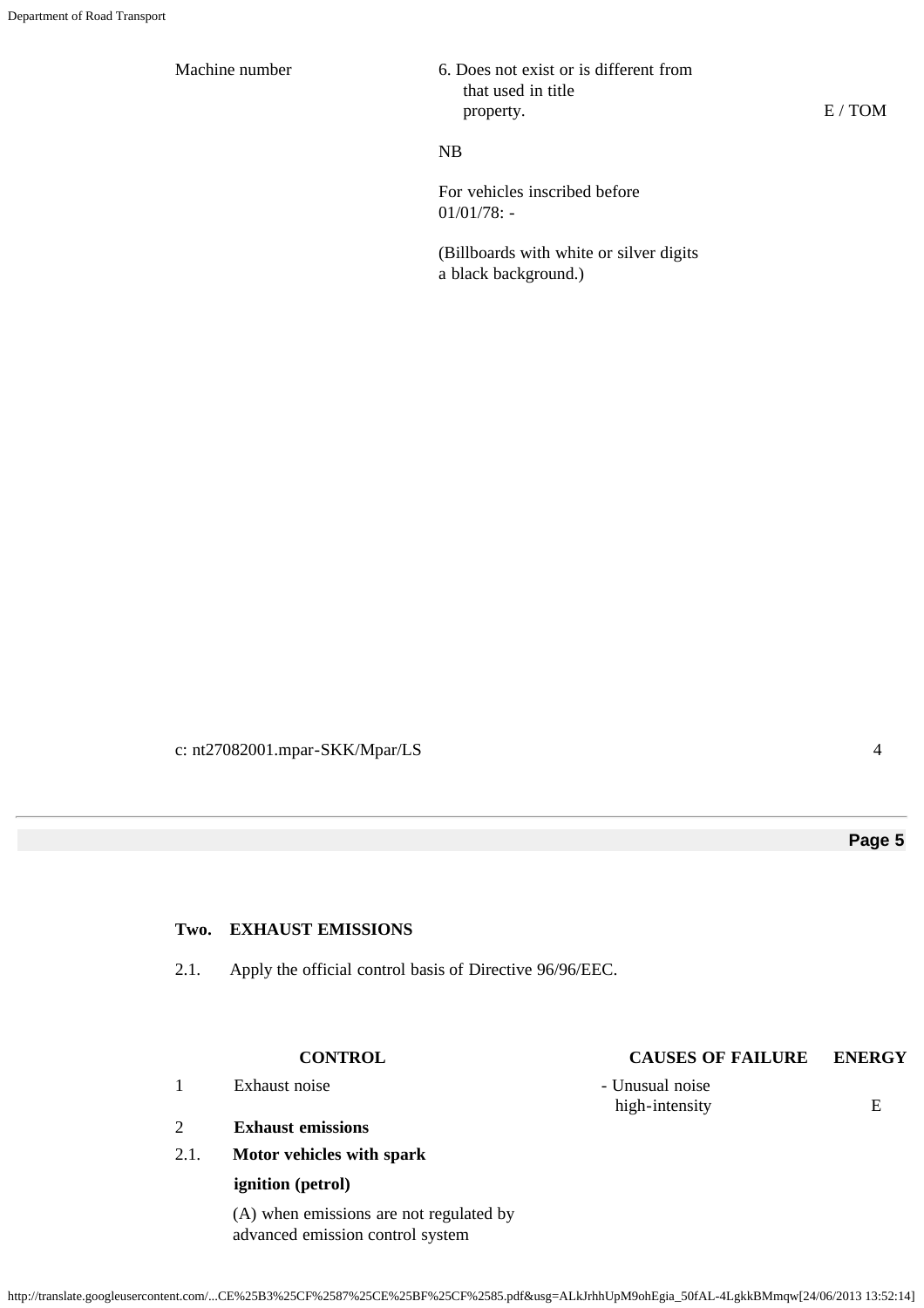| such as three-way catalytic converter<br>closed-loop controlled<br>lambda probe:<br>(I)<br>exhaust system in order | Visual inspection of                                                                     | 1. Leaks<br>(Eg punched)                        | E |
|--------------------------------------------------------------------------------------------------------------------|------------------------------------------------------------------------------------------|-------------------------------------------------|---|
| be checked for leaks                                                                                               |                                                                                          |                                                 |   |
| $(I_i)$<br>examination is possible,<br>to check if there                                                           | Visual inspection of<br>emission control system, if the<br>where the necessary equipment | Two. Lack of technical<br>equipment (balconies) | E |
| After a reasonable period of time                                                                                  |                                                                                          |                                                 |   |
| required to reach the engine                                                                                       |                                                                                          |                                                 |   |
| in normal mode                                                                                                     |                                                                                          |                                                 |   |
|                                                                                                                    | (Taking into account the recommendations of the                                          |                                                 |   |
| manufacturer), measured at the state                                                                               |                                                                                          |                                                 |   |
| idle (idle) and<br>disengaged, the                                                                                 |                                                                                          |                                                 |   |
| content of the exhaust gases                                                                                       |                                                                                          |                                                 |   |
| monoxide (CO).                                                                                                     |                                                                                          |                                                 |   |
| The maximum content of                                                                                             |                                                                                          |                                                 |   |
| the CO is that                                                                                                     |                                                                                          | Three. Over the limit<br>determines the         | E |
| specified by the vehicle manufacturer.                                                                             |                                                                                          | manufacturer                                    |   |
| If this element is not                                                                                             |                                                                                          |                                                 |   |
| available, the content of the exhaust                                                                              |                                                                                          |                                                 |   |
|                                                                                                                    |                                                                                          |                                                 |   |
|                                                                                                                    |                                                                                          |                                                 |   |
| in CO must not exceed:                                                                                             | Regarding                                                                                |                                                 |   |
| Vehicles registered or put into                                                                                    |                                                                                          |                                                 |   |
|                                                                                                                    | service for the first time between                                                       | 4. More than 4.5% by                            |   |
| 1th August 1975 and 1                                                                                              | th                                                                                       | volume                                          |   |
| October, 1986: CO - 4,5% vol                                                                                       | Regarding                                                                                |                                                 | E |

(B) Where the exhaust emissions controlled by an advanced system emission control, for example three-way catalytic converter closed circuit controlled sensor Lambda:

> (I) Visual inspection of exhaust system

6. When there leaks or parts not E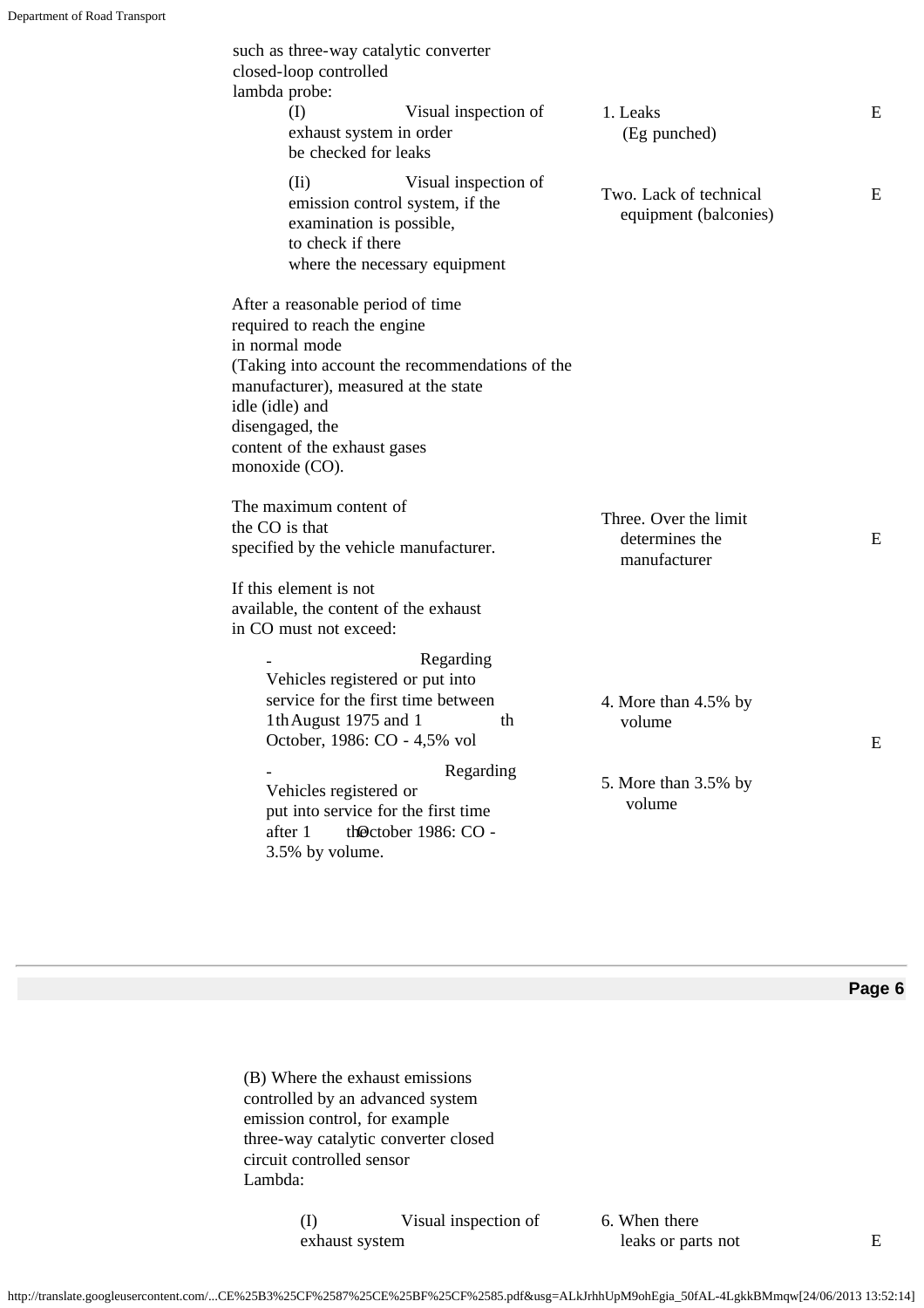| order to check if<br>leaks and if all<br>parts are complete                                                                                                                                                                                                                                                                                                                                                                      | is full                                              |   |
|----------------------------------------------------------------------------------------------------------------------------------------------------------------------------------------------------------------------------------------------------------------------------------------------------------------------------------------------------------------------------------------------------------------------------------|------------------------------------------------------|---|
| Visual inspection of<br>$(I_i)$<br>emission control system<br>order to check if<br>is that the required<br>technical equipment                                                                                                                                                                                                                                                                                                   | 7. Lack of technical<br>equipment                    | E |
| determination<br>(Iii)<br>performance of the control system<br>emission vehicle<br>measuring the lambda value and the<br>content of the exhaust<br>CO in accordance with the provisions of<br>point (iv) below or according<br>the procedures proposed by the<br>manufacturer. For each test, the<br>vehicle's engine must be<br>reaches the normal state<br>Operating in accordance with the<br>manufacturer's recommendations. |                                                      |   |
| Emissions<br>(Iv)<br>termination system<br>Exhaust - limit values                                                                                                                                                                                                                                                                                                                                                                |                                                      |   |
| measurement with the engine                                                                                                                                                                                                                                                                                                                                                                                                      |                                                      |   |
| in                                                                                                                                                                                                                                                                                                                                                                                                                               | 8. Over the limit                                    |   |
| idle                                                                                                                                                                                                                                                                                                                                                                                                                             | determines the<br>manufacturer or                    | Ε |
| the maximum allowable<br>content in the exhaust gas CO<br>which determines the<br>the vehicle manufacturer. In                                                                                                                                                                                                                                                                                                                   | more than $0,5%$<br>volume accordingly               |   |
| If the value is not                                                                                                                                                                                                                                                                                                                                                                                                              |                                                      |   |
| known, the CO content                                                                                                                                                                                                                                                                                                                                                                                                            |                                                      |   |
| exceed 0,5%<br>volume.                                                                                                                                                                                                                                                                                                                                                                                                           |                                                      |   |
|                                                                                                                                                                                                                                                                                                                                                                                                                                  |                                                      |   |
| measurement during                                                                                                                                                                                                                                                                                                                                                                                                               |                                                      |   |
| no load operation                                                                                                                                                                                                                                                                                                                                                                                                                |                                                      |   |
| engine accelerated (idle)                                                                                                                                                                                                                                                                                                                                                                                                        |                                                      |   |
| idling. The rotation speed                                                                                                                                                                                                                                                                                                                                                                                                       | 9. More than 0,3%                                    | Ε |
| the engine must be<br>least 2000 rpm:                                                                                                                                                                                                                                                                                                                                                                                            | volume                                               |   |
| content CO:<br>not more                                                                                                                                                                                                                                                                                                                                                                                                          | 10. Outside the scope<br>Addition of 0.97 to 1.03 or | Ε |

than 0.3% by volume.

defined fields the manufacturer

- Lambda:  $1 \pm 0.03$  or

http://translate.googleusercontent.com/...CE%25B3%25CF%2587%25CE%25BF%25CF%2585.pdf&usg=ALkJrhhUpM9ohEgia\_50fAL-4LgkkBMmqw[24/06/2013 13:52:14]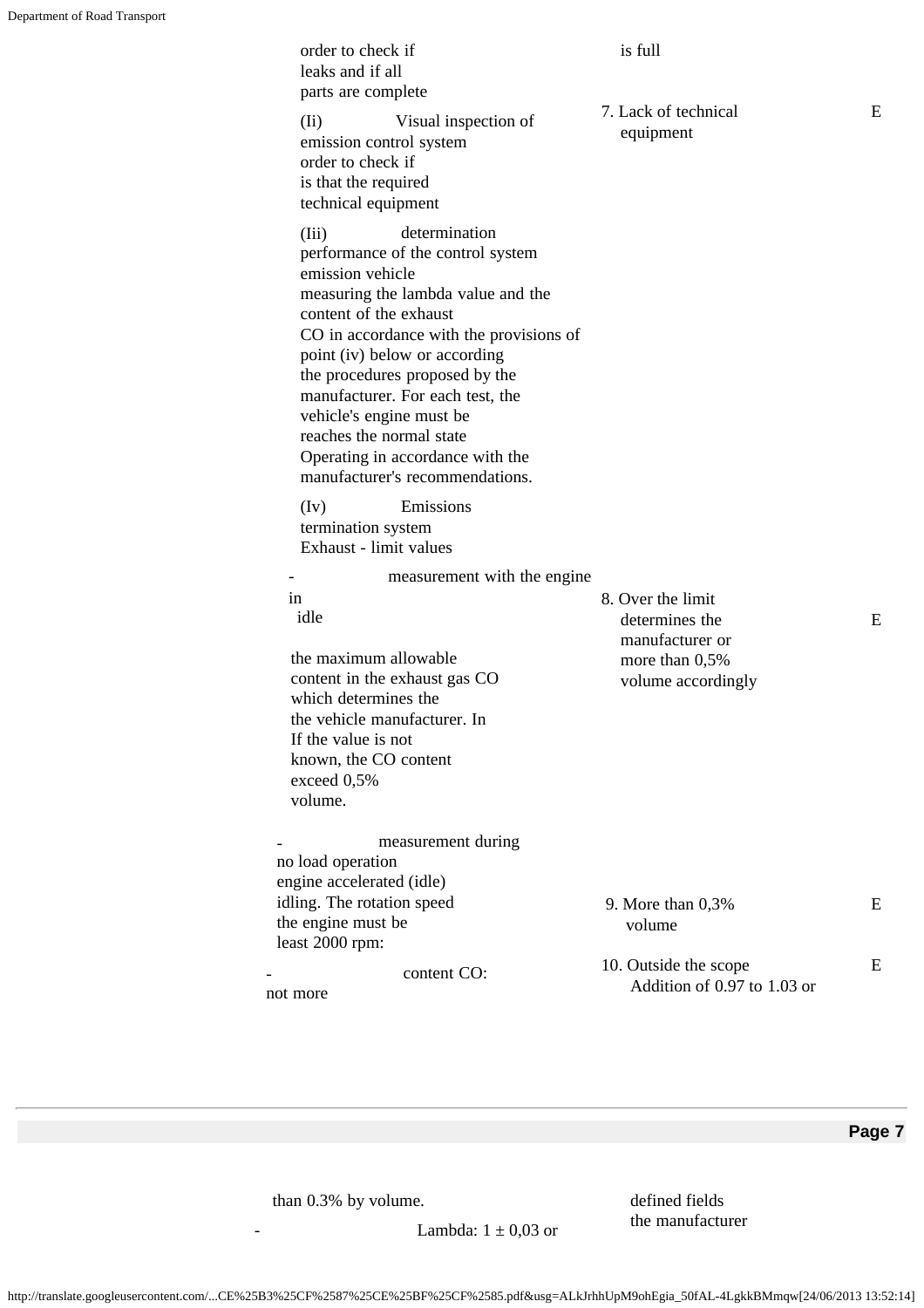as provided manufacturer's specifications.

|      | <b>Checkpoints</b>                                                                                                                                                                                                                                                                                                                          | <b>Reasons for failure</b>                                   | <b>ENERGY</b> |
|------|---------------------------------------------------------------------------------------------------------------------------------------------------------------------------------------------------------------------------------------------------------------------------------------------------------------------------------------------|--------------------------------------------------------------|---------------|
| 2.2. | Vehicles with diesel engine (ignition<br>compression)                                                                                                                                                                                                                                                                                       |                                                              |               |
|      | Measurement of opacity<br>exhaust during free<br>no load speed<br>engine from idle<br>up to 70% of the speed at which<br>inhibited the fuel supply. The<br>concentration should not exceed<br>that nameplate<br>manufacturer. In case the<br>This item is not available, as<br>limit values for the maximum rate<br>absorption is obtained: | 11. Above<br>concentration<br>nameplate<br>manufacturer      | E             |
|      | diesel engines with natural<br>absorption: 2,5 m<br>$-1$                                                                                                                                                                                                                                                                                    | 12. Over 2,5 m<br>$-1$                                       | E             |
|      | diesel engines<br>Overflow: $3,0 \text{ m}$<br>$-1$                                                                                                                                                                                                                                                                                         | 13. Over 3,0 m<br>$-1$                                       | E             |
|      | For vehicles registered or<br>put into service for the first time<br>before 1<br>the animary 1980.                                                                                                                                                                                                                                          | 14. Emerges visible<br>black smoke or visible<br>exhaust gas | E             |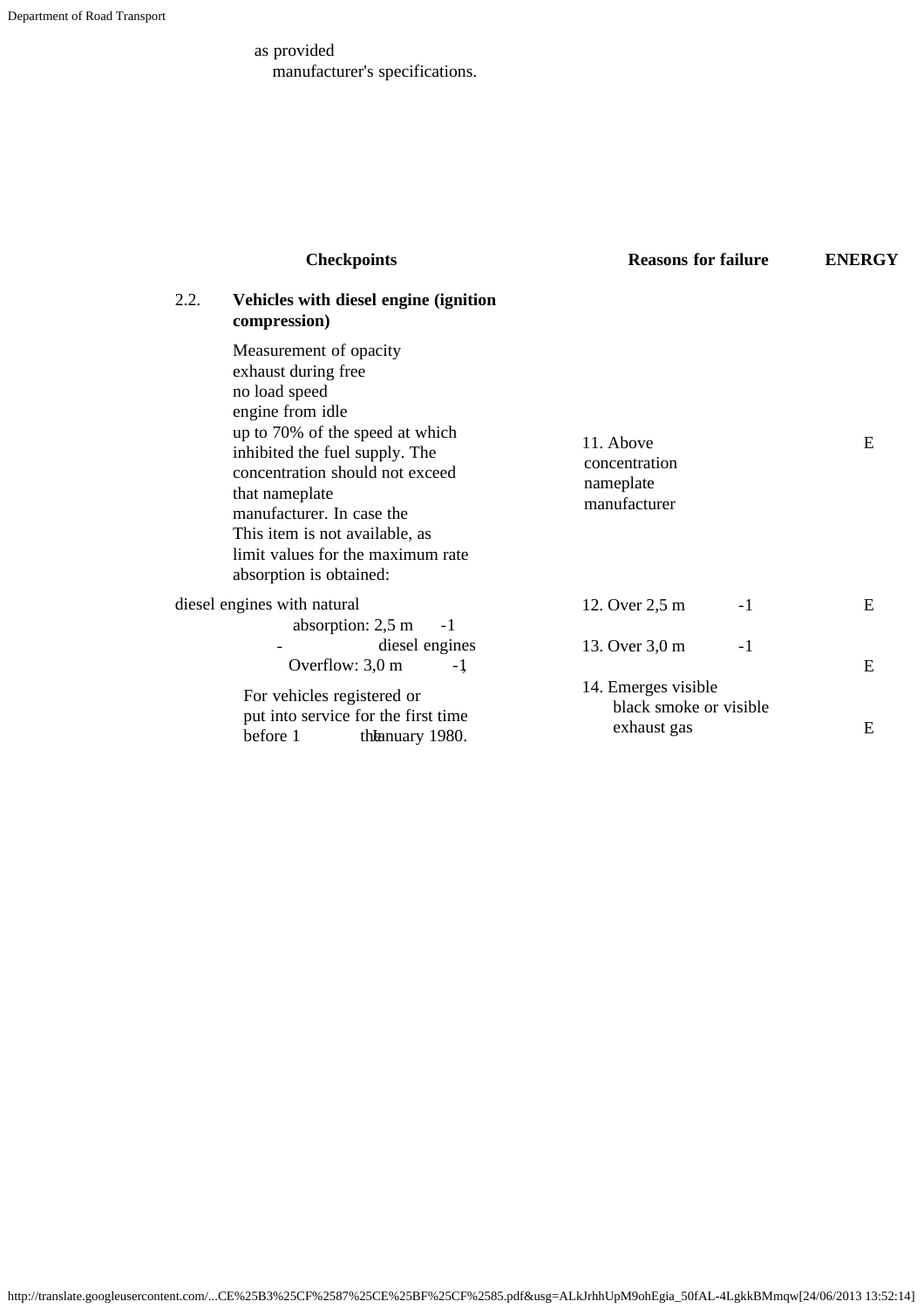|           | <b>Three. BRAKE</b>                                 |                                                                                                                 |               |
|-----------|-----------------------------------------------------|-----------------------------------------------------------------------------------------------------------------|---------------|
| 3.1.      | gambling and if lock when he applied.               | Check the status of implementation of the lever Handbrake                                                       |               |
|           |                                                     | (MACHINE CONTROL BRAKING PERFORMANCE)                                                                           |               |
| 3.2.      | measure the performance.                            | Check that the handbrake locks least two wheels                                                                 |               |
|           | (METER RETARDANT)                                   |                                                                                                                 |               |
| 3.3       | Where not applicable testing machine<br>kilometers. | performance brake control is to counter slowdown<br>braking the vehicle with the parking brake from speed of 25 |               |
|           |                                                     |                                                                                                                 |               |
|           | <b>CONTROL</b>                                      | <b>CAUSES OF FAILURE</b>                                                                                        | <b>ENERGY</b> |
|           | Handbrake lever                                     | 1. Absent is cracked or not<br>secure.                                                                          | E             |
|           |                                                     | Two. Deletes great route.                                                                                       | $\mathbf{F}$  |
|           | Mechanism with gears,                               | 1. Missing or worn.                                                                                             | E             |
| insurance |                                                     | Two. Does not lock.                                                                                             | E             |
|           | Performance / Performance<br>(Roller tester)        | 1. O ratio of braking per mass of<br>vehicle is presented. Lower 12%                                            | E             |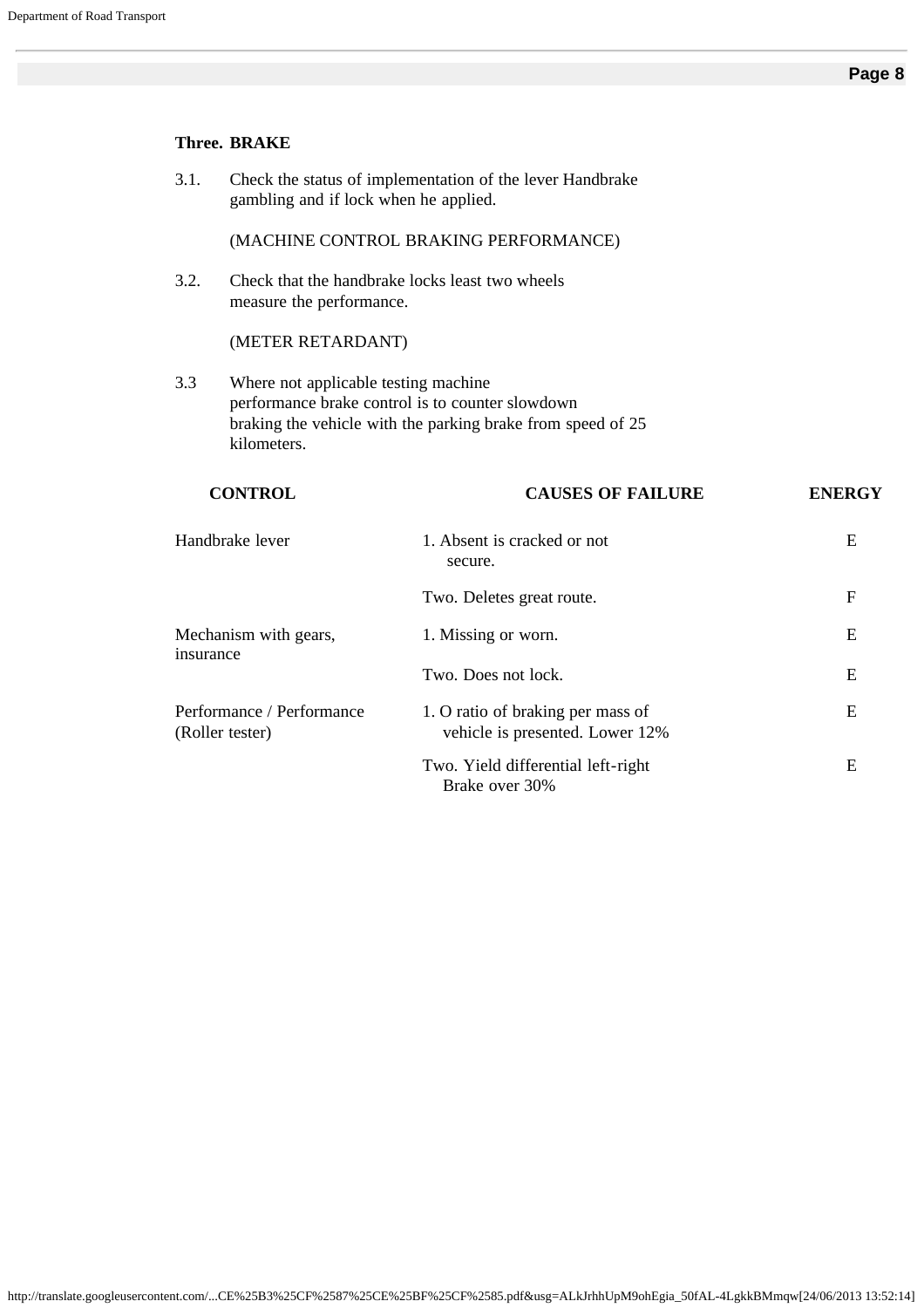# **4. BRAKES**

# 4.1. Check points in the table below where applicable

| <b>CONTROL</b>                             | <b>CAUSES OF FAILURE</b>                                                                       | <b>ENERGY</b> |
|--------------------------------------------|------------------------------------------------------------------------------------------------|---------------|
| Mechanical condition and<br>function.      |                                                                                                |               |
| Axes center<br>brake, brake lever.         | 1. Difficulties in activating                                                                  | E             |
|                                            | Two. Diversion of socket                                                                       | E             |
|                                            | Three. Excessive wear / play (slack)                                                           | E             |
| Condition and travel<br>podostiriou of the | 1. Excessive or insufficient<br>route                                                          | E             |
| brake mechanism.                           | Two. Brake control not releasing correctly<br>pause the action to the system                   | E             |
|                                            | Three. No missing, loose, or has been<br>smoothing due to wear in slip<br>podostiriou cover.   | F             |
| Assist<br><b>Brake</b>                     | 1. Failure or malfunction<br>actuator.                                                         | E             |
| (AUMA)<br>master cylinder                  | Two. Damaged or leaking master cylinder.                                                       |               |
| (Hydraulic systems).                       | Three. Insufficient fixation of the central<br>cylinder                                        | E<br>E        |
|                                            | 4. Insufficient amount of brake fluid                                                          | F             |
|                                            | 5. There reservoir cap<br>master cylinder                                                      | F             |
|                                            | 6. The brake fluid is too dirty or<br>contaminated                                             | E             |
|                                            | 7. The brake fluid warning light<br>remains illuminated or<br>damaged.                         | E             |
|                                            | 8. Incorrect functioning system warning<br>Poetry for the fall of the level of<br>brake fluid. | E             |
| Rigid pipes<br>braking system.             | 1. Damage or breakage (Cracked<br>Loose)                                                       | E             |
|                                            | Two. Leaks from pipes or connections<br>(Nipple).                                              | E             |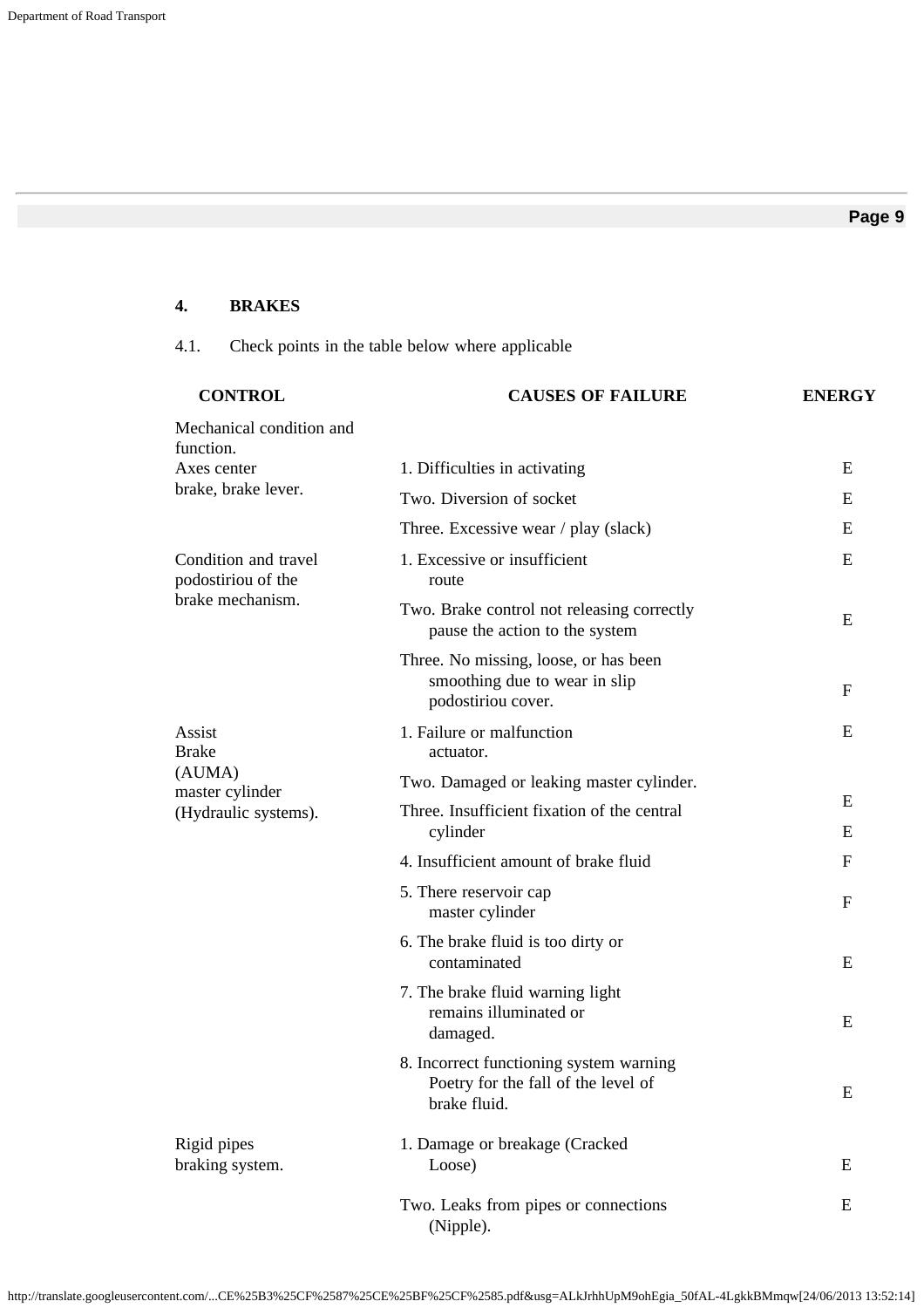4. Incorrect placement.

# **Page 10**

| Hoses                      | 1. Damage or breakage                                          |              |
|----------------------------|----------------------------------------------------------------|--------------|
| braking system.            | (Rusty)                                                        | E            |
|                            | Two. Wear, friction points, too short<br>brake hoses, twist.   | E            |
|                            | Three. Leaks from hoses or                                     | E            |
|                            | from their connections.                                        |              |
|                            | 4. Show resources.                                             | E            |
| Friction surfaces          | 1. Excessive wear                                              | E            |
| brake                      | Two. Oils, grease, challenging the                             |              |
| Coverings (lining<br>pads) | friction surfaces.                                             | E            |
| Drums, discs               | 1. Excessive wear, scratches, cracks or                        |              |
|                            | cracks or other defects that reduce                            | E            |
|                            | safety.                                                        | ${\bf E}$    |
|                            | Two. Drums or discs soiled by oil,                             | E            |
|                            | grease etc.                                                    |              |
|                            | Three. Bad fastening of the support plate                      |              |
| Cables and executives      | 1. Worn cords, knotted                                         | F            |
| rods (rods)                | Two. Excessive wear or corrosion                               | E            |
| braking system.            | Three. Missing security on connections between<br>cable or rod | E            |
|                            | 4. Insufficient fixation of the wires                          | $\mathbf{F}$ |
|                            | 5. Restrictions on freedom of movement                         |              |
|                            | brake                                                          | E            |
|                            | 6. Abnormal movement of bars / joints                          |              |
|                            | maladjustment                                                  | F            |
|                            | 7. Excessive wear                                              | E            |
| Brake cylinders            | 1. Cracked or damaged                                          | ${\bf E}$    |
| (Including                 | Two. Leaks                                                     | ${\bf E}$    |
| <b>brakes</b>              | Three. Defective assembly                                      | ${\bf E}$    |
| springs and hydraulic      | 4. Excessive corrosion                                         | ${\bf E}$    |
| cylinders).                | 5. Excessive cylinder stroke                                   | ${\bf E}$    |
|                            | 6. Missing or excessively damaged<br>protective dust cover     | F            |
| Sensing valve              | 1. Poor connection                                             | E            |
| adjustment                 | Two. Maladjustment                                             | E            |
| Load sensing.              | Three. Does not work (stuck)                                   | ${\bf E}$    |
|                            | 4. Missing                                                     | E            |
|                            |                                                                |              |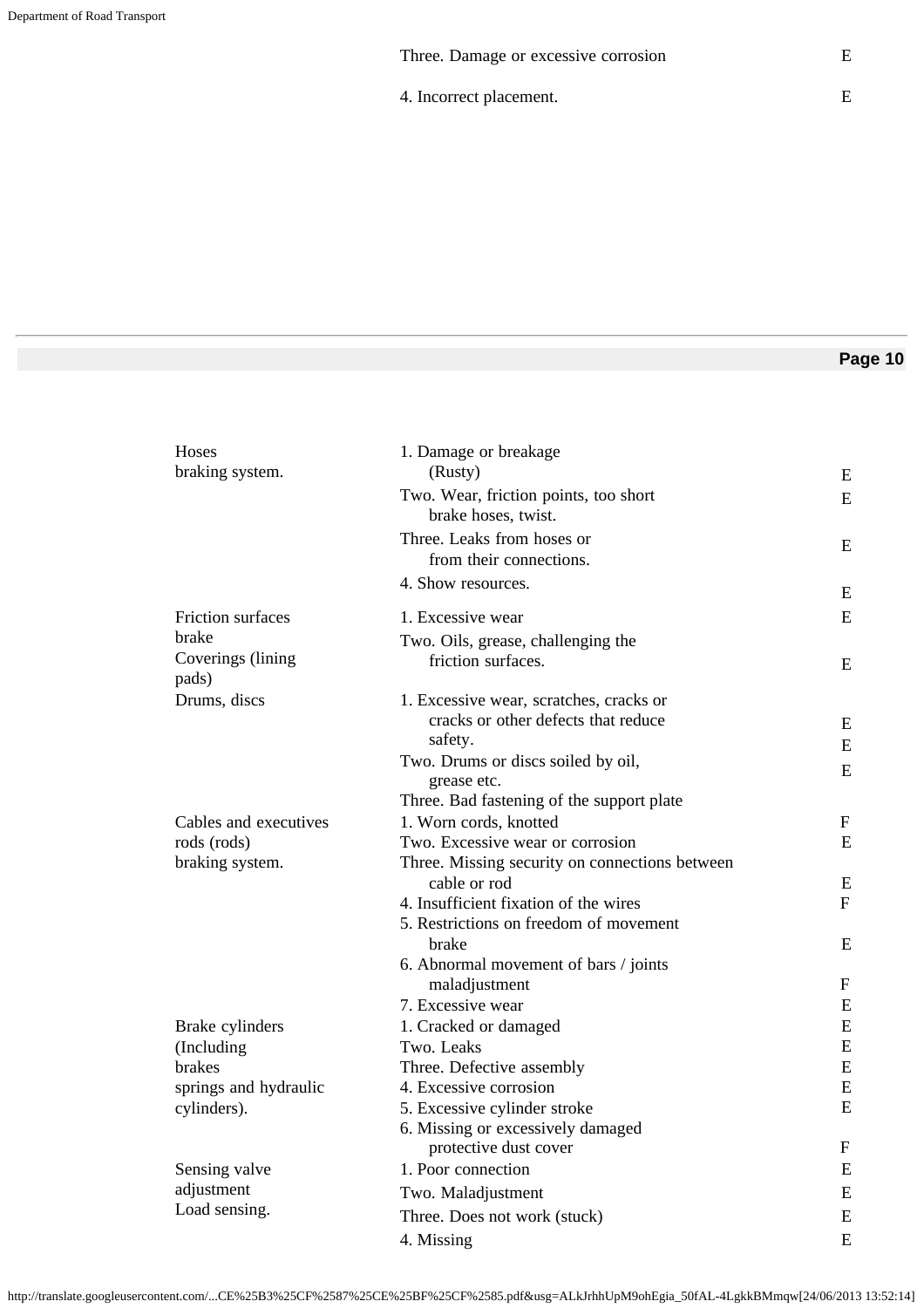| Vending - Slack<br>levers                                       | 1. Not work, stuck or abnormal<br>movement, excessive<br>wear or maladjustment<br>Two. Malfunction | E<br>E |
|-----------------------------------------------------------------|----------------------------------------------------------------------------------------------------|--------|
|                                                                 |                                                                                                    |        |
| System slowdown                                                 | 1. Mismatch or link                                                                                | E      |
| (Where available)                                               | Two. Malfunction                                                                                   | E      |
| Operation and<br>effectiveness<br>main system<br><b>Braking</b> |                                                                                                    |        |
| Performance (increased<br>gradually up to a maximum             | 1. Inadequate braking effort on a<br>or more wheels                                                | E      |
| price)                                                          | Two. Braking effort from any wheel<br>is less than 70% of                                          |        |

|                                                                                           | highest recorded<br>effort from another wheel<br>the same axis. If the<br>conducts technical inspection finds that<br>needs additional testing<br>braking on the road, and finds that the<br>vehicle's deviation from a straight line<br>is excessive. | E         |
|-------------------------------------------------------------------------------------------|--------------------------------------------------------------------------------------------------------------------------------------------------------------------------------------------------------------------------------------------------------|-----------|
|                                                                                           | Three. No gradual change effort<br>braking (grabbing)                                                                                                                                                                                                  | E         |
|                                                                                           | 4. Abnormal operation of the delay<br>brakes at any wheel.                                                                                                                                                                                             | E         |
|                                                                                           | 5. Excessive fluctuation of effort<br>braking due to distorted<br>discs or oval drums                                                                                                                                                                  | E         |
| Return                                                                                    | Ratio of brake effort by mass<br>the vehicle control is shown for<br>less than 50%                                                                                                                                                                     | E         |
| Performance and efficiency<br>the auxiliary brake<br>(If it exists as<br>separate system) |                                                                                                                                                                                                                                                        |           |
| Performance                                                                               | 1. Sided operation                                                                                                                                                                                                                                     | E         |
|                                                                                           | Two. Braking effort from any wheel<br>is smaller than 70% of<br>highest recorded effort<br>from another wheel on the same<br>axis.                                                                                                                     | ${\bf E}$ |
|                                                                                           | Three. The braking effect of not<br>gradual variation (blocking)                                                                                                                                                                                       | E         |

http://translate.googleusercontent.com/...CE%25B3%25CF%2587%25CE%25BF%25CF%2585.pdf&usg=ALkJrhhUpM9ohEgia\_50fAL-4LgkkBMmqw[24/06/2013 13:52:14]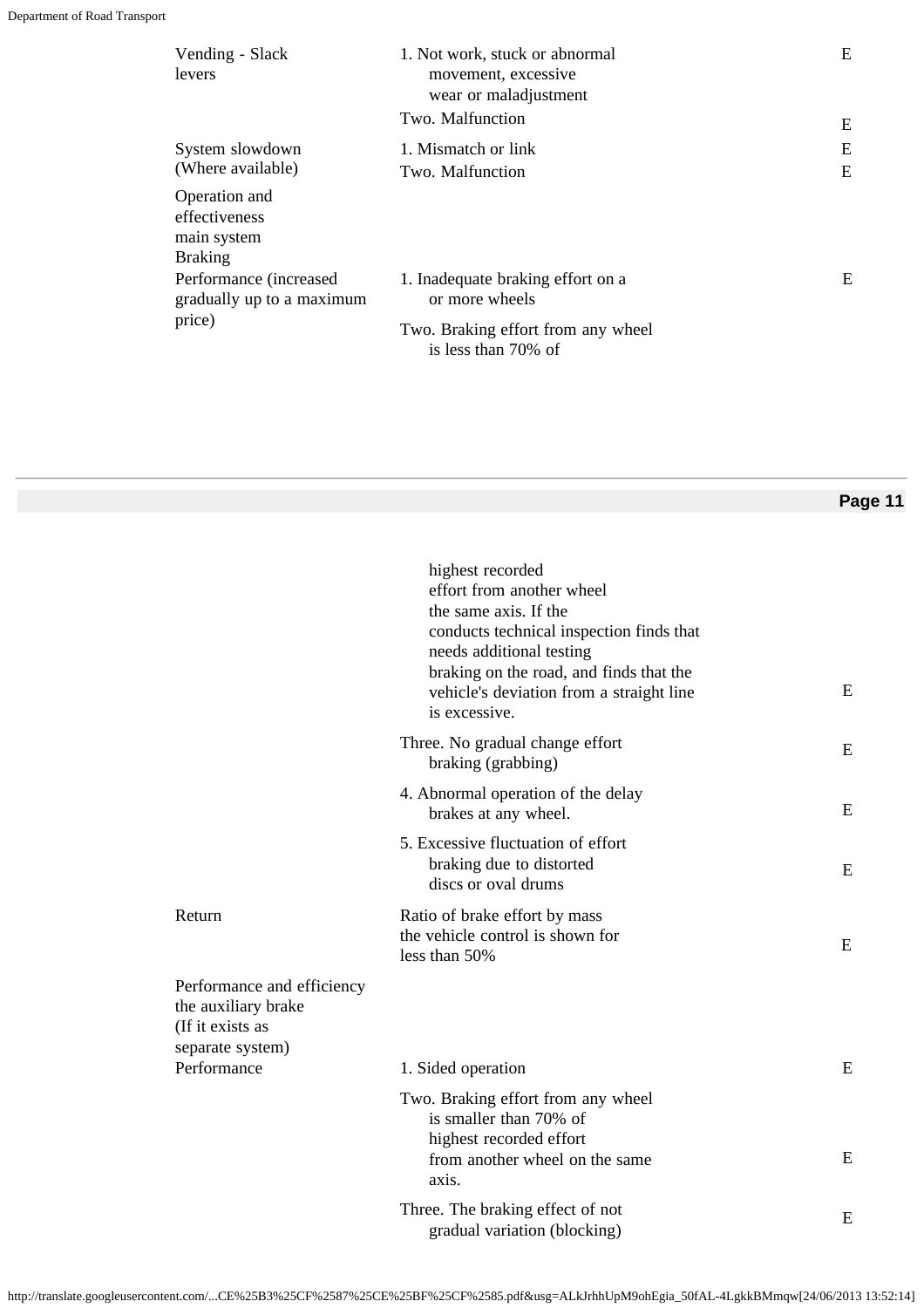| Return                                   | 1. For all vehicle categories<br>braking ratio less than<br>50% of the service brake performance<br>mentioned in section 4.2.2 in relation to<br>the maximum mass. | E |
|------------------------------------------|--------------------------------------------------------------------------------------------------------------------------------------------------------------------|---|
|                                          | TwoFor vehicles of category 5 are<br>minimum performance of the secondary<br>Braking is $2.2 \text{ m/s}$<br>2                                                     | Ε |
| Performance<br>system<br>deceleration or | 1. The braking effect of not<br>gradual variation (retarder)                                                                                                       | E |
| braking halt<br>exhaust                  | Two. Faults                                                                                                                                                        | E |
| Braking system                           | 1. Malfunction indicator                                                                                                                                           | F |
| anti-lock                                | system<br>Two. Defective.                                                                                                                                          | E |

# **NB**

Where oval drums discs (ovality) the vehicle rejected unless the vehicle during braking moves to one side or sense the deformation of the podostirio.

# **Page 12**

# **5. Driver's seat**

5.1. Observe the mounting seat for any undue movement and general condition of the seat.

| <b>CONTROL</b> | <b>CAUSES OF FAILURE</b>           | <b>ENERGY</b> |
|----------------|------------------------------------|---------------|
| Driver's seat  | 1. Loose, unsafe.                  | F             |
|                | Two. Adjustment mechanism damaged. | F             |
|                | Three. Excessively worn / makes    |               |
|                | dangerous driving.                 |               |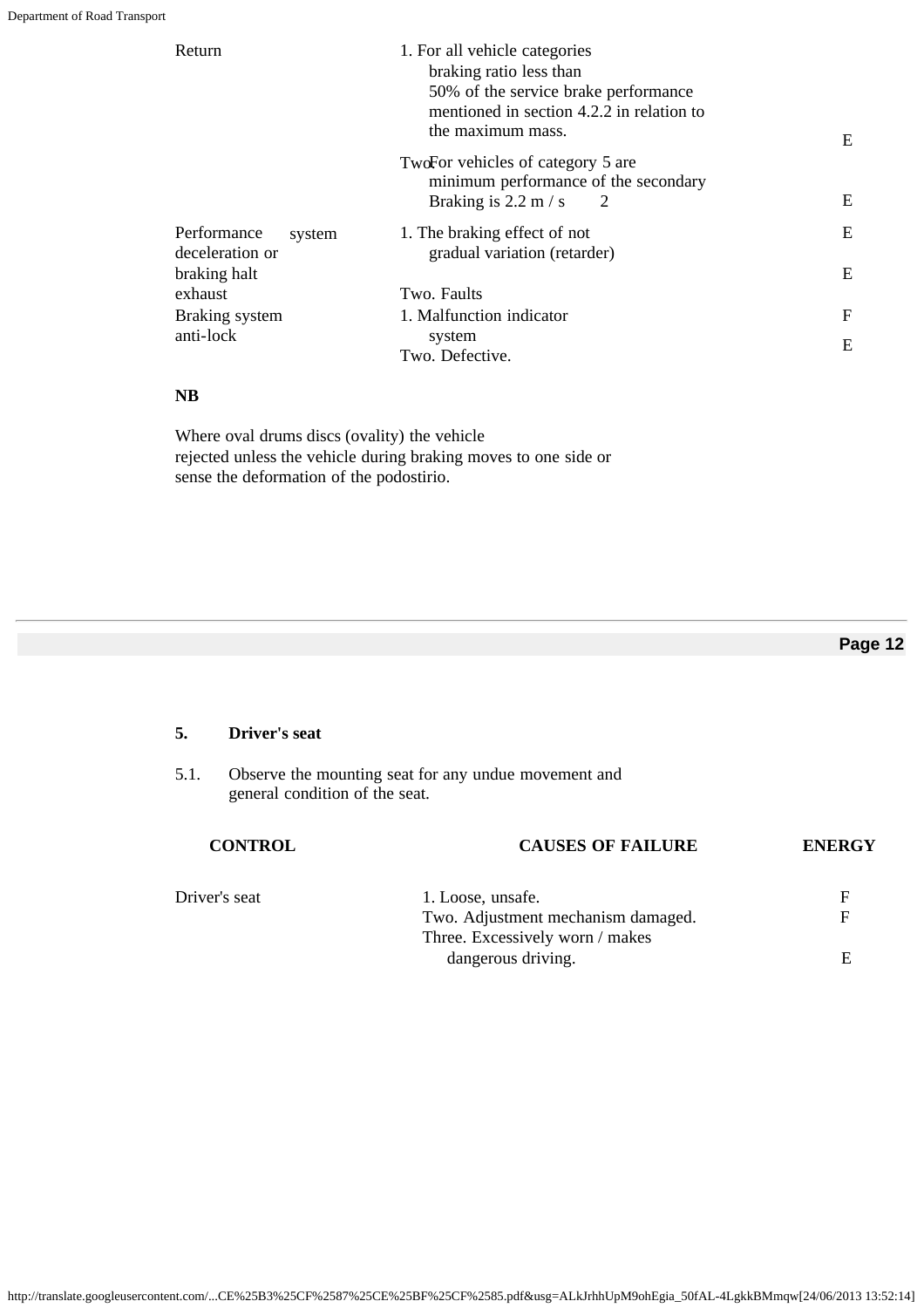Department of Road Transport

# **Page 13**

# **6. FIELD GUIDE - VISIBILITY**

| 6.1.           | providing sufficient. | Turn on the wipers and observe if the field of vision                            |               |
|----------------|-----------------------|----------------------------------------------------------------------------------|---------------|
| 6.2.           |                       | Check the jets for proper operation.                                             |               |
|                | <b>CONTROL</b>        | <b>CAUSES OF FAILURE</b>                                                         | <b>ENERGY</b> |
| Field          |                       | 1. There is anything which reduces the optical<br>field beyond the authorization | F             |
| <b>Mirrors</b> |                       | Two. Cracked                                                                     | F             |
|                | (Two or more)         | Three. Broken or missing                                                         | E             |
|                |                       | 4. Poor fixation                                                                 | F             |
| Wipers         |                       | 5. Worn tires or absent                                                          | F             |
|                | 6. Warped strain      | F                                                                                |               |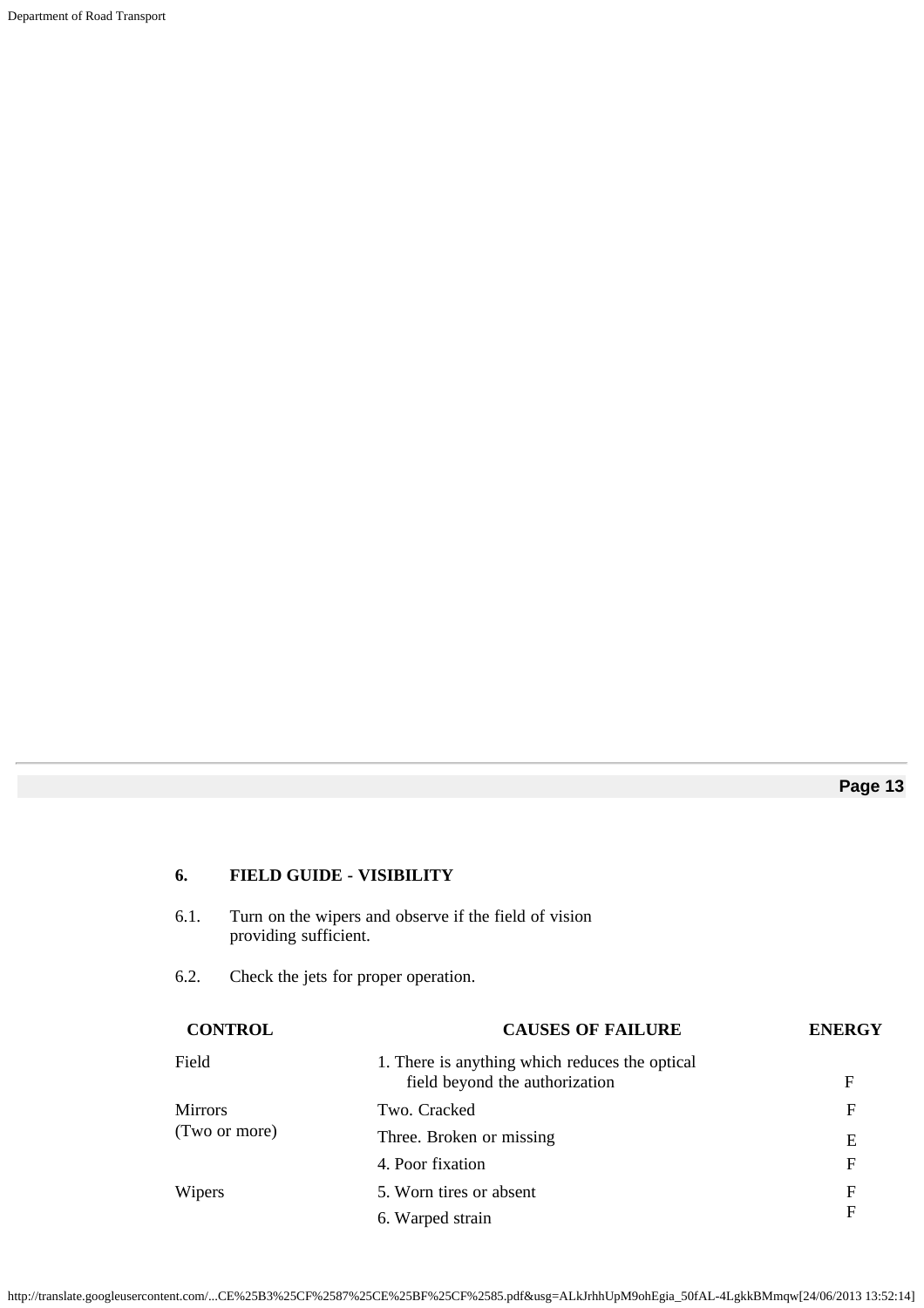|               | 7. Not provide adequate cleaning of the<br>glass                          | E            |
|---------------|---------------------------------------------------------------------------|--------------|
| Screenwashers | 8. Do not make any water or the amount of<br>water is not satisfactory    | $\mathbf{F}$ |
|               | 9. Is not configured correctly to provide<br>water in the right direction | F            |
|               | 10. Worn tires for water supply                                           | F            |
|               | 11. Misapplication Tires points<br>application                            | F            |

# **7. HORN**

- 7.1. Check that the controller for the horn is close to the driver.
- 7.2. Check for proper mounting of the horn and the controller.
- 7.3. Operate the horn and check that the sound is continuous and has satisfactory intensity.

# **CONTROL CAUSES OF FAILURE ENERGY**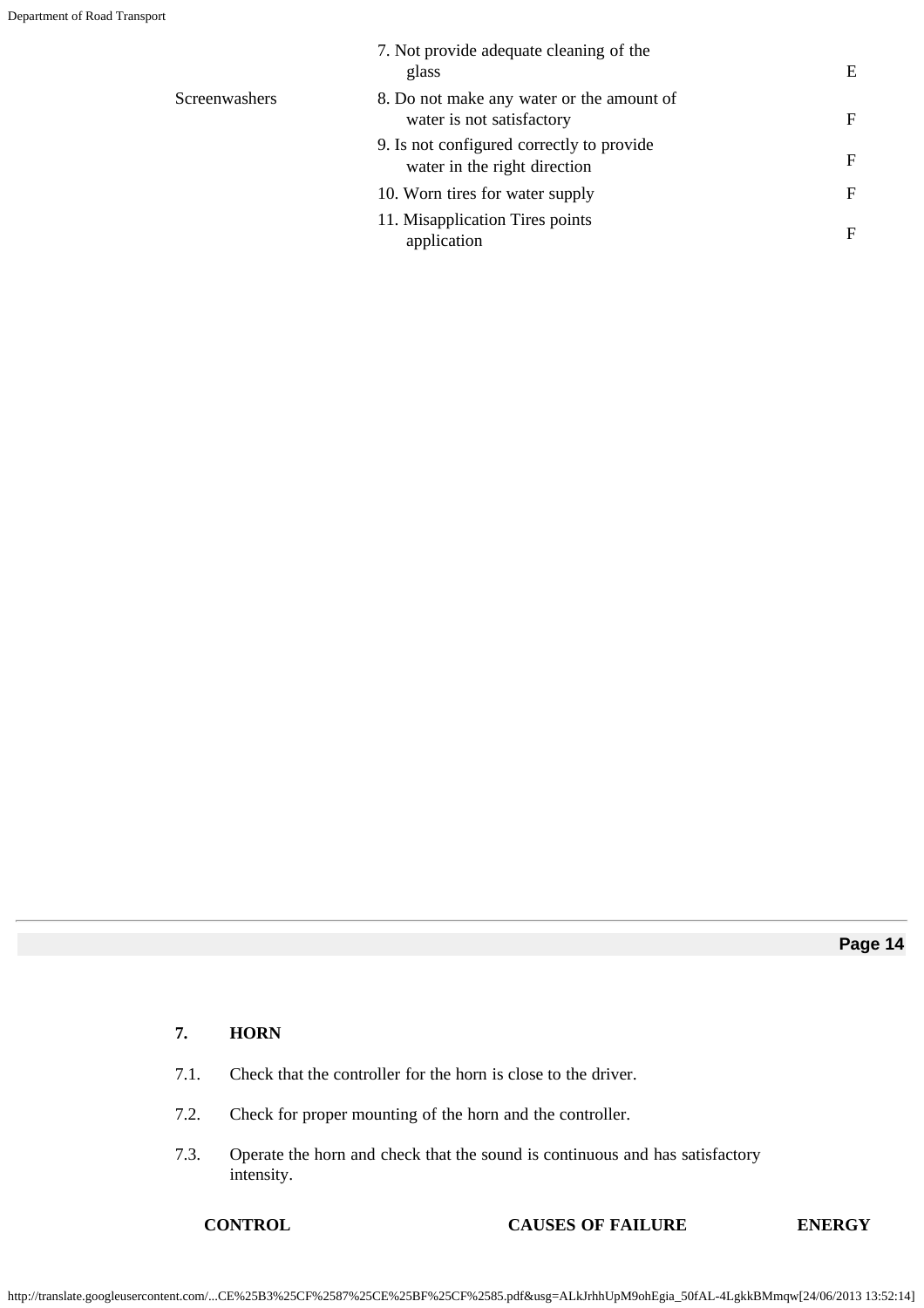| Horn | 1. Does not work or does not exist. |   |
|------|-------------------------------------|---|
|      | Two. Not working satisfactorily.    | F |
|      | Three. Loose mounting horn.         | F |
|      | 4. Control outside the field guide. | F |
|      | 5. Loose mounting controller.       | F |
|      |                                     |   |

# **8. GLASS**

8.1. Check the state of all windows.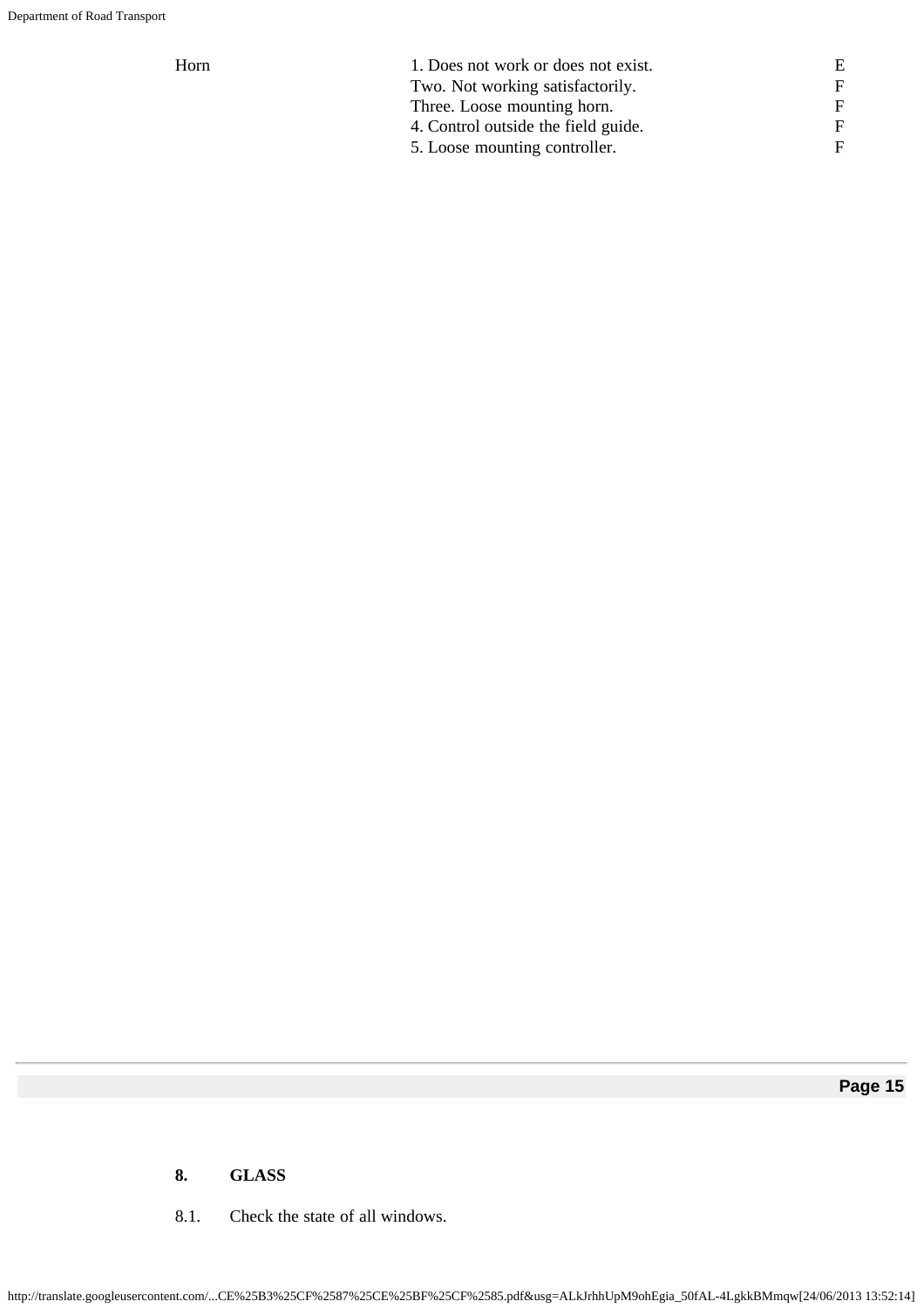- 8.2. Check that the glass is safety glass.
- 8.3 Check to ensure an adequate field of vision to the driver.
- 8.4 Laminate (Laminated after 1.1.86.)

| <b>CONTROL</b>    | <b>CAUSES OF FAILURE</b>                                        | <b>ENERGY</b> |
|-------------------|-----------------------------------------------------------------|---------------|
| 1. Windshield     | 1. There is safety glass.                                       | E             |
| Two. Rest glazing | Two. There are safety glass<br>(All records since 1964).        | E             |
|                   | Three. Limited visibility.                                      | E             |
|                   | 4. The driver's window does not open.                           | $\mathbf{F}$  |
|                   | 5. Windscreen cracked field<br>driver visibility (over<br>20mm) | E             |
|                   | 6. Absence windows.                                             | E             |
|                   | 7. There is laminate after $01/01/86$                           | $\mathbf{F}$  |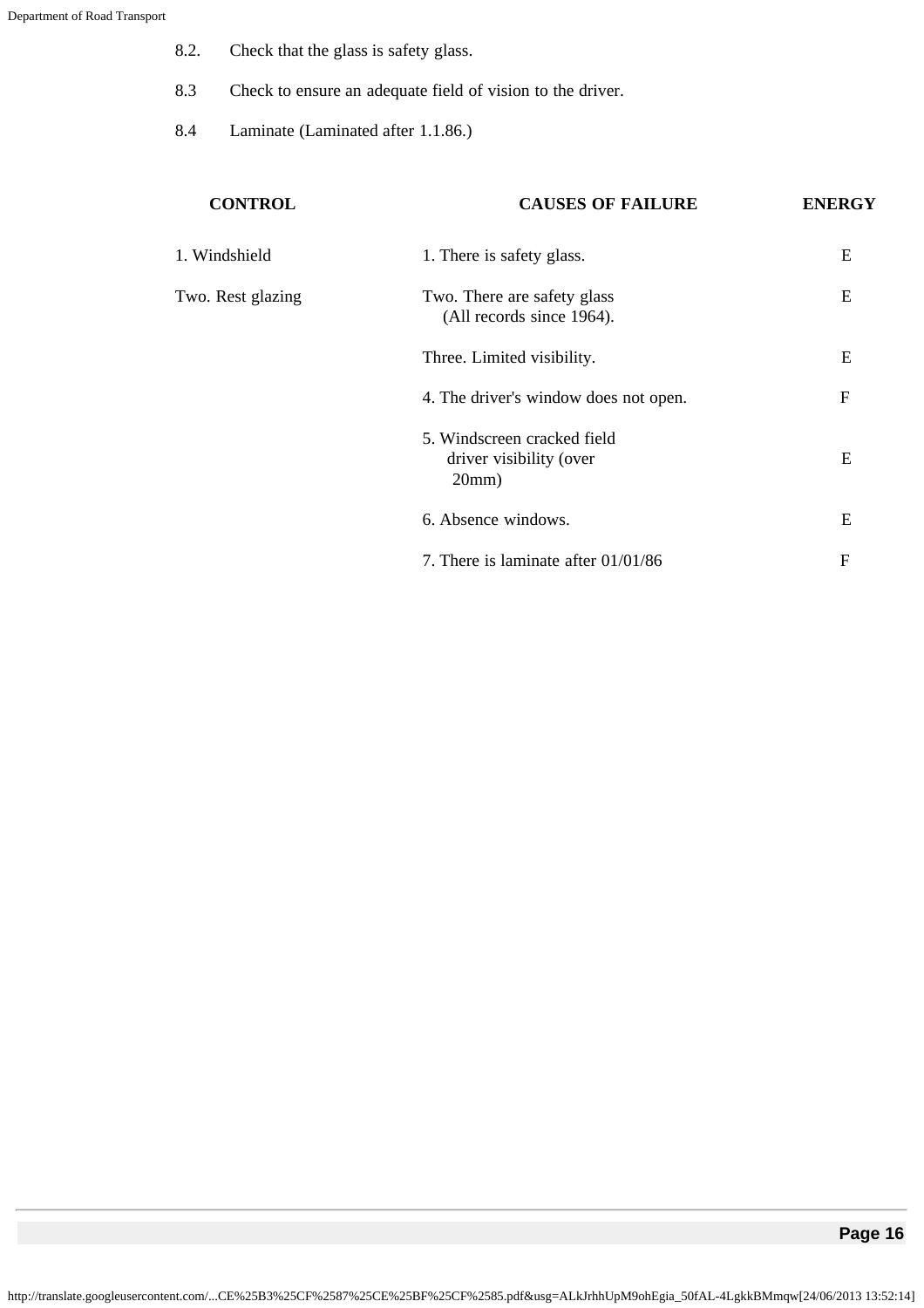# **9. BELTS**

- 9.1. Check that there is the anticipated number and type seat belts. (BS3254, DIN75400, JIS D4604, 77/541/EOK, UN-ECE R16 + R44, 8853/98FIA, 8854/98FIA)
- 9.2. Check that they are properly installed and in good condition.
- 9.3 Check that lock / unlocked and working correctly.

| <b>CONTROL</b> | <b>CAUSES OF FAILURE</b>            | <b>ENERGY</b> |
|----------------|-------------------------------------|---------------|
| Bases belt.    | 1. Absence of bases.                | Е             |
|                | Two. Loose mounting bases           | E             |
| Seatbelts.     | 1. Absence zones.                   | Е             |
|                | Two. Bad shape zones.               | E             |
|                | Three. Malfunction.                 | E             |
|                | 4. Inconsistent with the provisions |               |
|                | standards.                          | F             |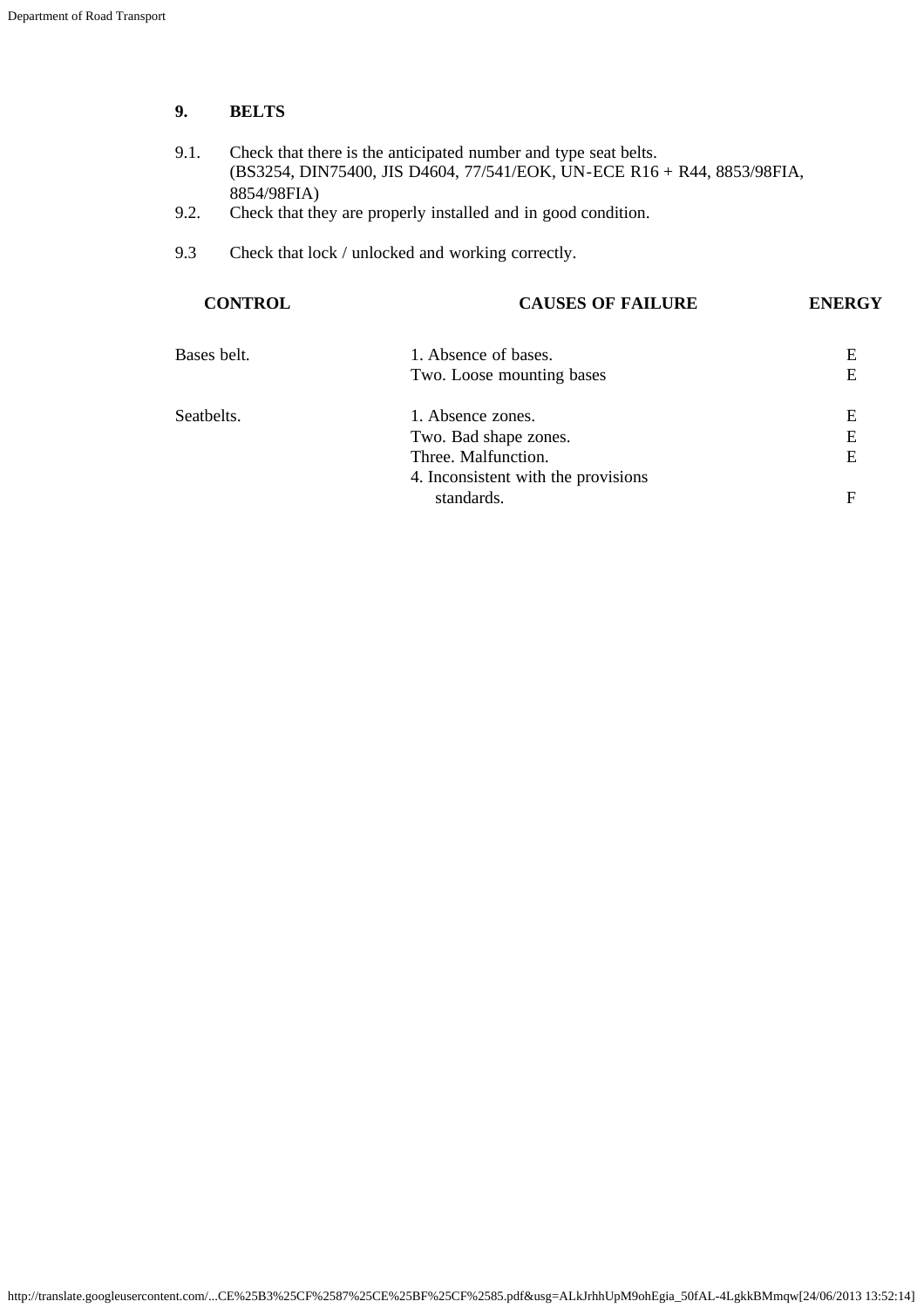# **10. STEERING (STEERING)**

- 10.1. Check twisting side to side if the wheel has play in relation to wheels.
- 10.2. Check if there is play in the vertical axis in relation to the pulling wheel and pushing the steering wheel slightly.

#### NOTE:

1. If the steering system features flexible couplings (flexible coupling), make sure that

playing, not due to this construction, when it is expected.

Two. Welds other than those of the manufacturer considered cause of failure.

| <b>CONTROL</b>                   | <b>CAUSES OF FAILURE</b>                                                                                                                   | <b>ENERGY</b> |
|----------------------------------|--------------------------------------------------------------------------------------------------------------------------------------------|---------------|
| Mechanical condition             |                                                                                                                                            |               |
| Play (play or slack)<br>steering | Excessive rotational play / play /<br>$1_{\cdot}$<br>Lasko: 20 The more of the handlebar                                                   | E             |
|                                  | TwoExcessive rotational play / play /<br>Lasko: 5 The more to the rack<br>wheel $($ / Rack & Pinion)                                       | E             |
|                                  | Three. The steering system (wheel / beam / axle)<br>has excessive play / play / slack in<br>any other direction or is<br>unsafe or broken. | E             |
| Support system<br>Address        | 4. Mounting points - anti-friction<br>rings (foot) / bracket support - in<br>wheel / strut / steering axle is<br>worn, broken, unsafe or   |               |
|                                  | absent.                                                                                                                                    | E             |
|                                  | 5. The pin in telescopic beam is<br>broken.                                                                                                | E             |
|                                  | 6. The articulated joint steering<br>is broken, damaged, insecure or<br>damaged.                                                           | E             |
|                                  | 7. One of the mechanisms<br>retaining or locking is<br>insecure or absent.                                                                 | E             |
| 'Ball bearings<br>(Bearing)      | 8. Bearings are worn, broken,<br>insecure or absent.                                                                                       | E             |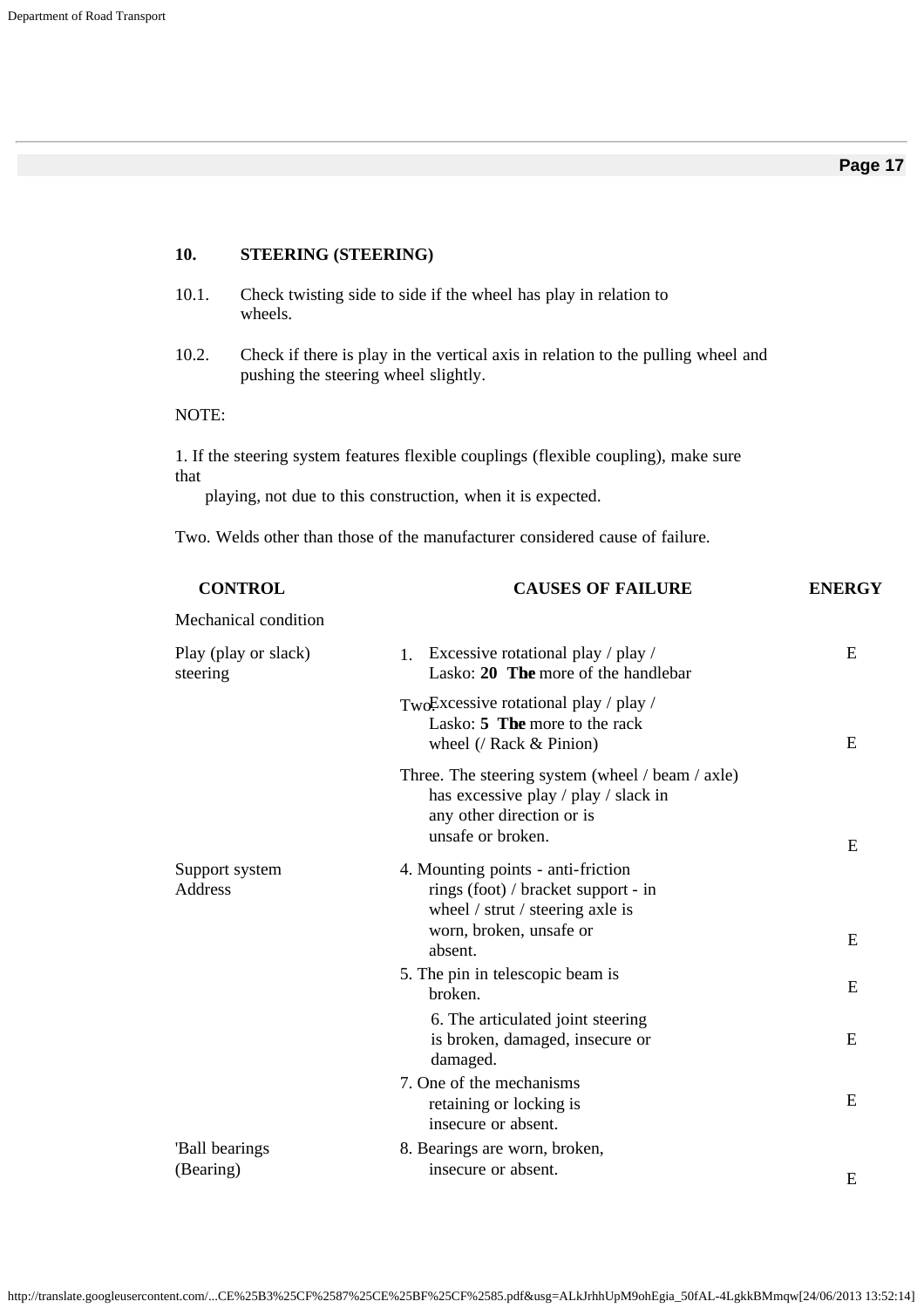# **11. DOORS - LOCKS**

- 11.1. Open the doors and the lift up to check the play in the hinges.
- 11.2. Close the doors checking to insure / unlocked and no risk to open unexpectedly.

| <b>CONTROL</b> | <b>CAUSES OF FAILURE</b>                                     | <b>ENERGY</b> |
|----------------|--------------------------------------------------------------|---------------|
| <b>DOORS</b>   | 1. The doors are missing.                                    | E             |
|                | Two. Damaged hinges.                                         | E             |
|                | Three. Damaged locks.                                        | F             |
|                | 4. The doors do not lock / unlocked<br>or open unexpectedly. | E             |
|                | 5. Absence handles in or out<br>(Does not open the door).    | Ε             |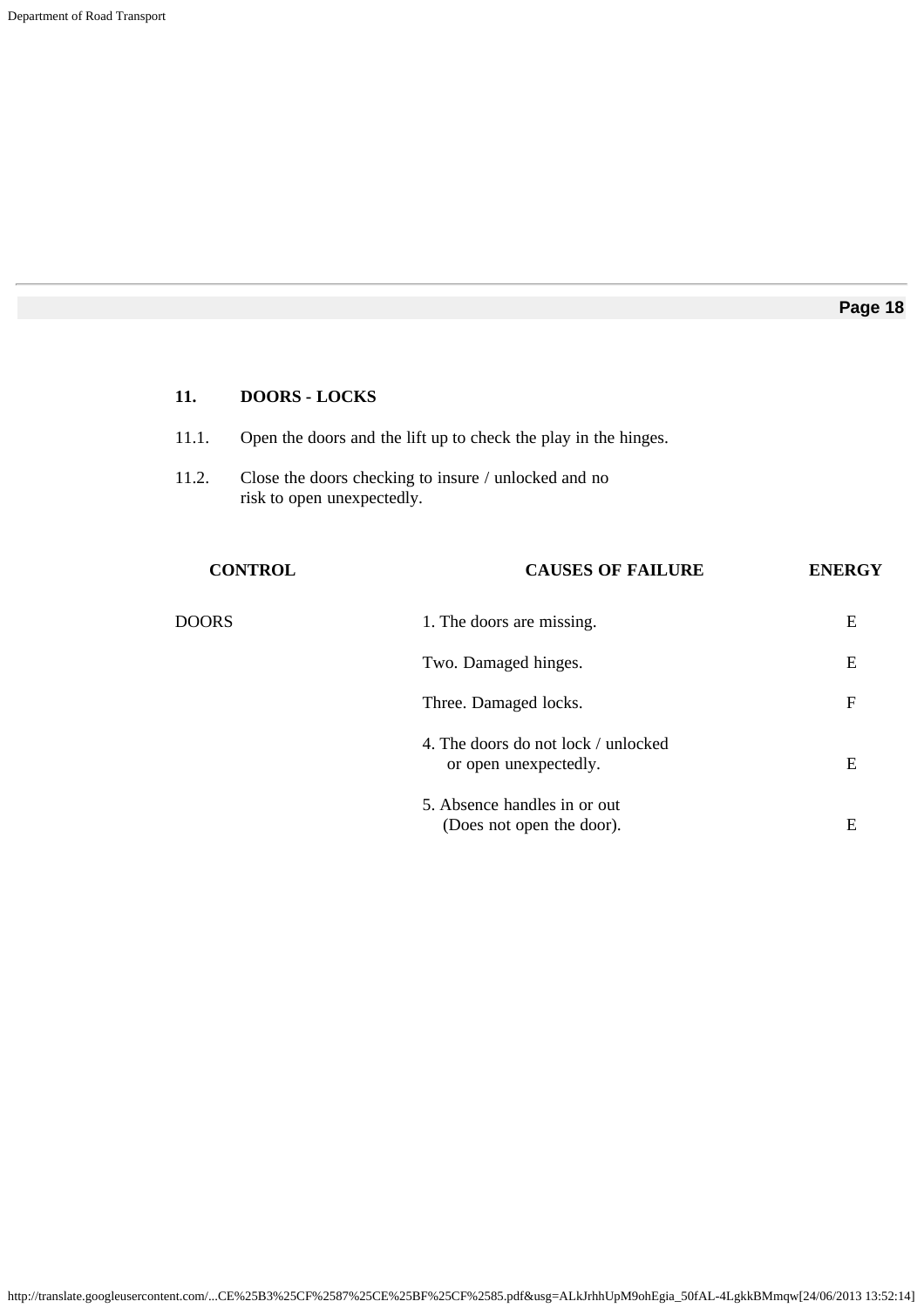# **12. BRAKE LIGHTS**

12.1. Having open the switch and pressing the brake podostirio observe operation of brake lights.

| <b>CONTROL</b> | <b>CAUSES OF FAILURE</b>                                                | <b>ENERGY</b> |
|----------------|-------------------------------------------------------------------------|---------------|
| Brake lights.  | 1. Absent.                                                              | E             |
|                | Two. This is broken.                                                    | E             |
|                | Three. Not the brightest of lights<br>position (microns).               | $\mathbf{F}$  |
|                | 4. No red color.                                                        | $\mathbf{F}$  |
|                | 5. It is broken or cracked too.                                         | E             |
|                | 6. Not shown, 50% of the light<br>seen from the rear of the<br>vehicle. | Ε             |
|                |                                                                         |               |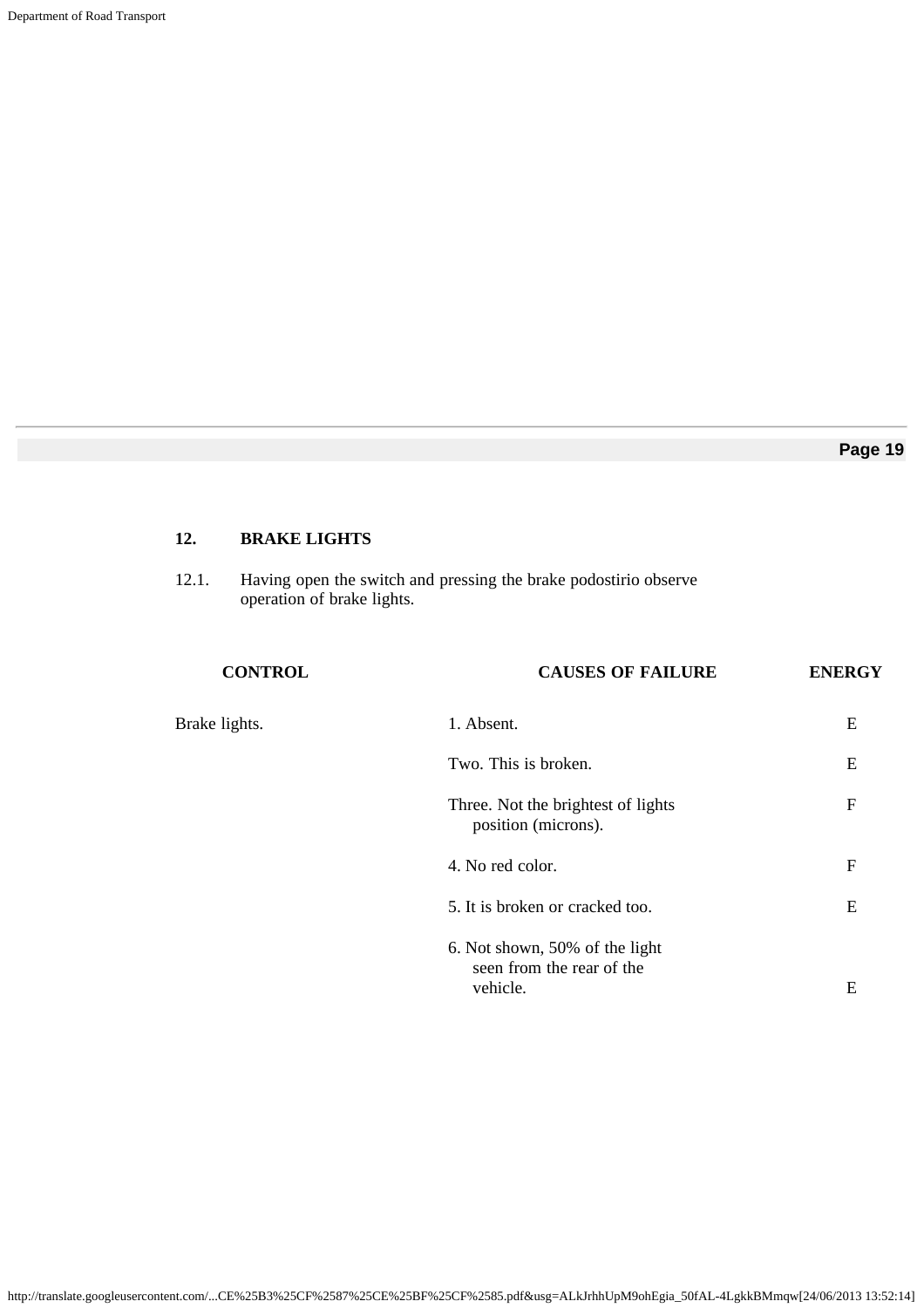Department of Road Transport

# **Page 20**

# **13. POSITIONS AND REAR LIGHTS LIGHTS REAR PLATE**

- 13.1. Check that the rear position lights are red in color and is visible from some reasonable distance.
- 13.2. Check that the light (s) rear plate is white and illuminate satisfactorily plate.

| <b>CONTROL</b>          | <b>CAUSES OF FAILURE</b>                       | <b>ENERGY</b> |
|-------------------------|------------------------------------------------|---------------|
| 1. Rear position lights | 1. This is broken.                             | E             |
|                         | Two. Missing or broken.                        | E             |
|                         | Three. No red color.                           | F             |
|                         | 4. There are symmetrical points.               | F             |
| Two. Rear plate         | 5. The sign is not visible in the dark.        | $\mathbf{F}$  |
|                         | 6. Do not work or do not exist.                | E             |
|                         | 7. Not illuminate with a white light the sign. | $\mathbf{F}$  |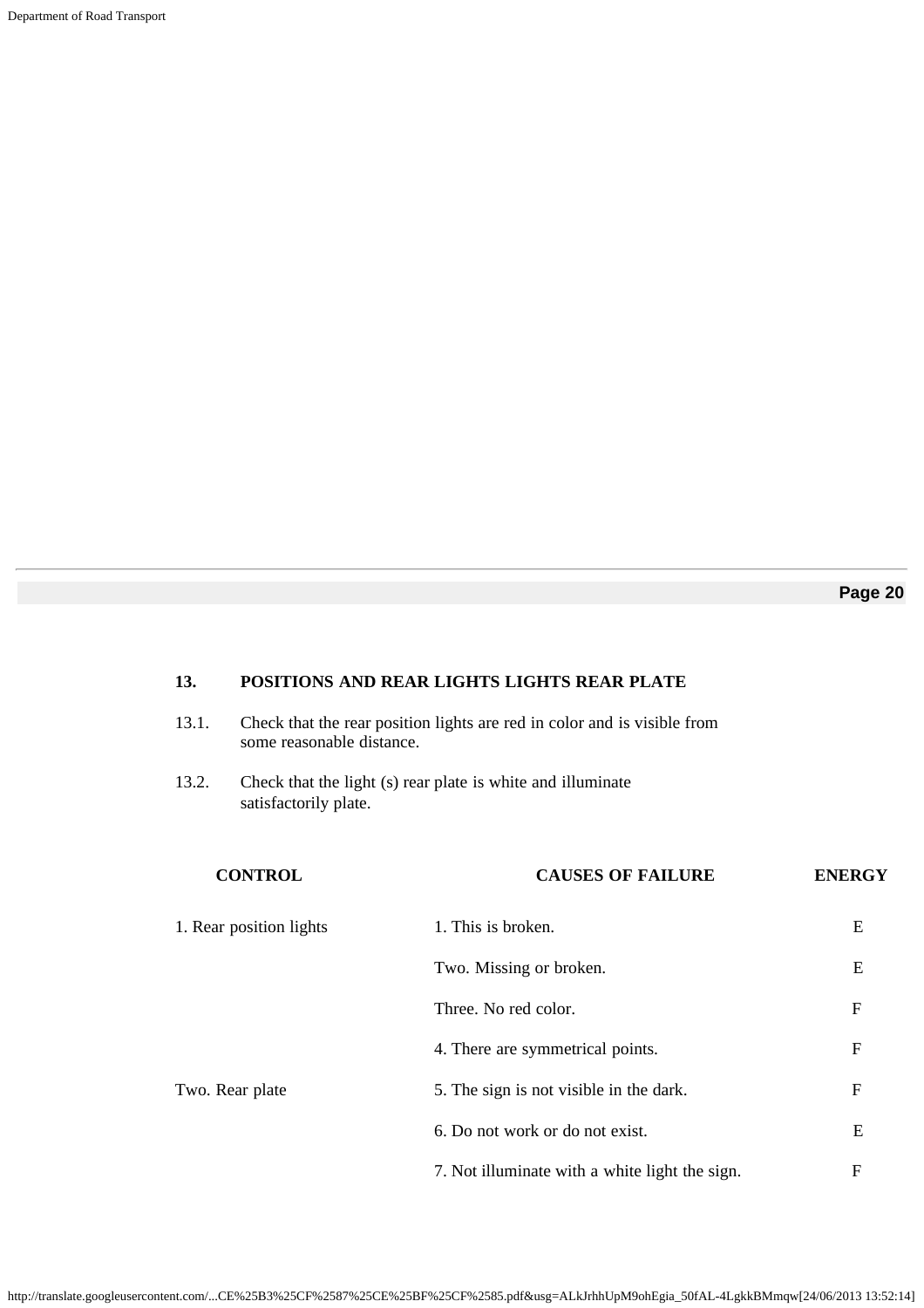Department of Road Transport

# **14. NAVIGATION LIGHTS - Hazard** 14.1. Turn on the lights direction and check that: 14.1.1. Operate at a reasonable frequency (60-120 times / min) 14.2.2. They have a yellow color. 14.2.3. There is evidence that the driver knows that it works. 14.2. Turn on hazard lights and check that they work with switch closed or open. **CONTROL CAUSES OF FAILURE ENERGY** One or more: 1. Directional lights 1. Absent or not prominent. E Two. This is broken. E Three. Not operate at a frequency of 60-120 times / minute. F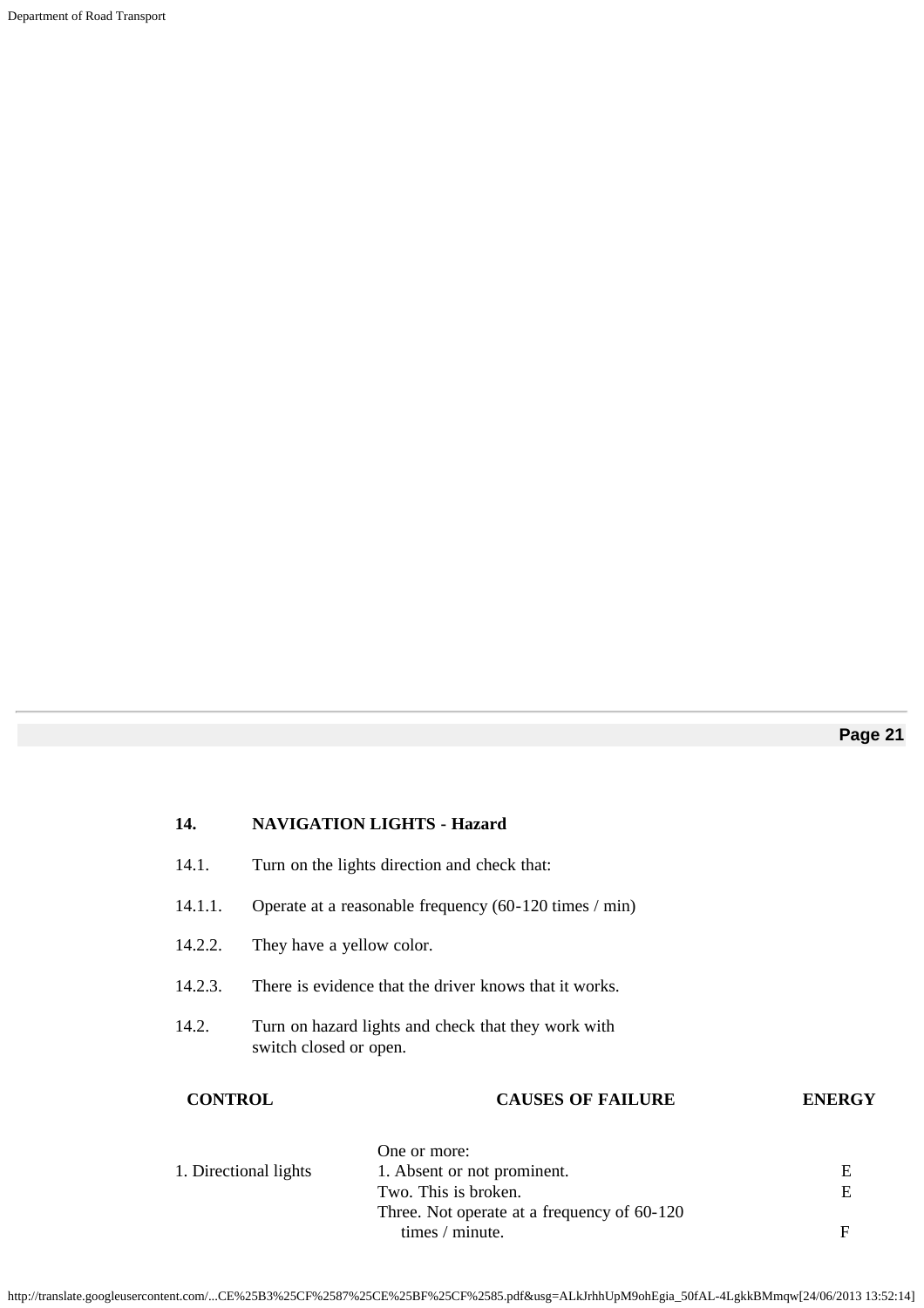|             | 4. Their function is affected by the<br>operation of other system. | F |
|-------------|--------------------------------------------------------------------|---|
| Two. Hazard | 5. Not all simultaneously<br>frequency 60-120 times / minute.      | F |

# **15. LIGHTS (BIG) LIGHTS AND INTERSECTION (MEDIUM)**

- 15.1. Check that successively running lights and low beam, respectively, satisfactory emit light with the same color (white or yellow).
- 15.2. Place the machine adjustment control lights in front of each light and check the slope of the beam.

**NB**

1. For other types of said follow the manufacturer's instructions.

Two. Check the tire pressure for accurate results.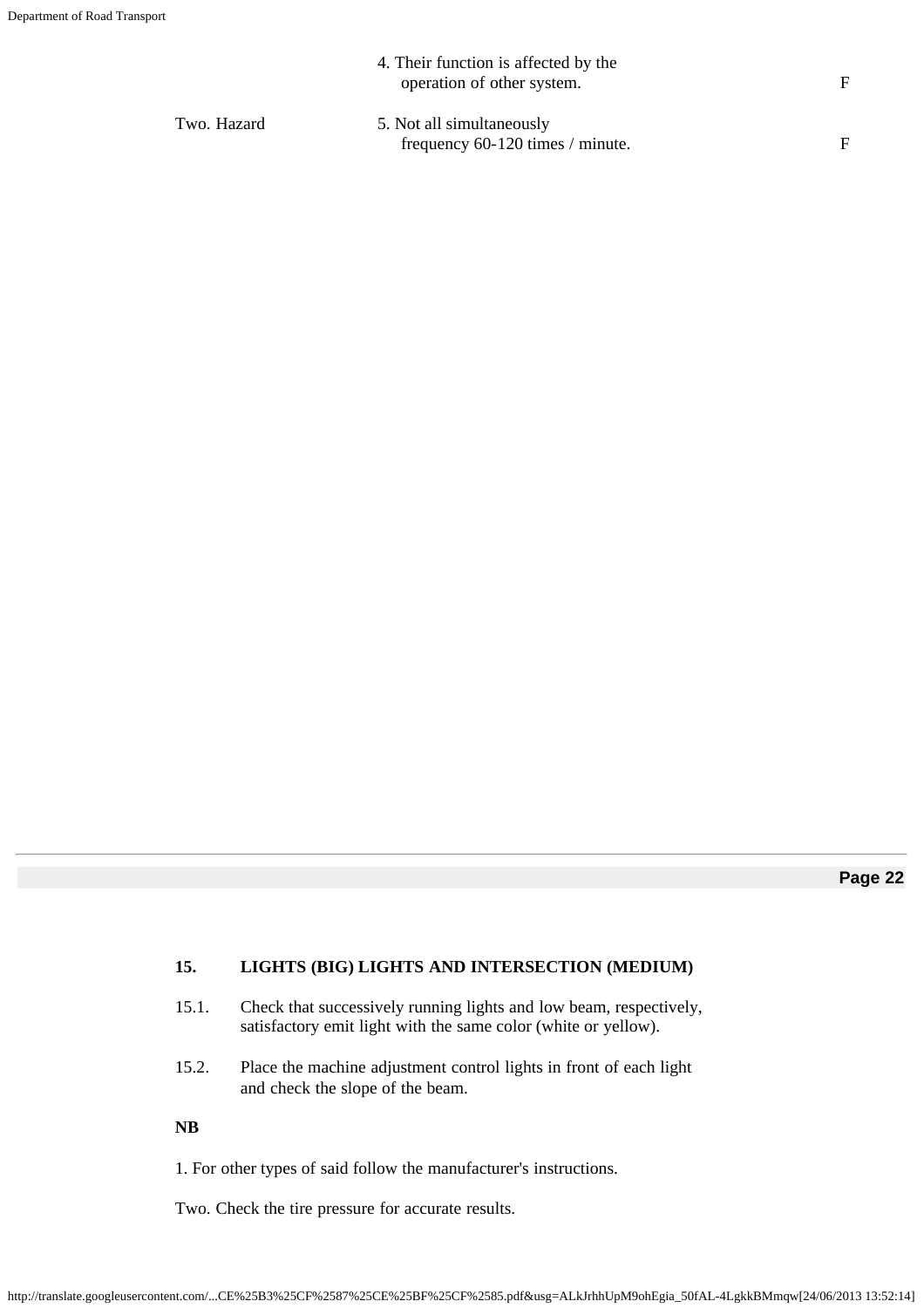Three. If there is additional lighting is not considered part of the audit.

| <b>CONTROL</b>                              | <b>CAUSES OF FAILURE</b>                                                              | <b>ENERGY</b> |
|---------------------------------------------|---------------------------------------------------------------------------------------|---------------|
| Running lights (large) and<br>beam (middle) | 1. Not light                                                                          | E             |
|                                             | Two. The display flash your headlights not                                            |               |
|                                             | switched simultaneously                                                               | F             |
| Condition and operation                     | Three. Deformed or broken                                                             | E             |
|                                             | 4. The lantern is absent                                                              | E             |
|                                             | 5. Excessive dirt at traffic lights or<br>corrosion                                   | F             |
| Alignment                                   | 6. Excessive deflection of the beam<br>the straight line as shown in 15A,<br>15B, 15C | F             |
| Switches (switches)                         | 7. Dropouts                                                                           | $\mathbf{F}$  |
|                                             | 8. Worn                                                                               | $\mathbf{F}$  |
| Color                                       | 9. No white or yellow                                                                 | F             |

**Page 23**

# **15.A. EUROPEAN "S" TYPE (FOTA INTERSECTION)**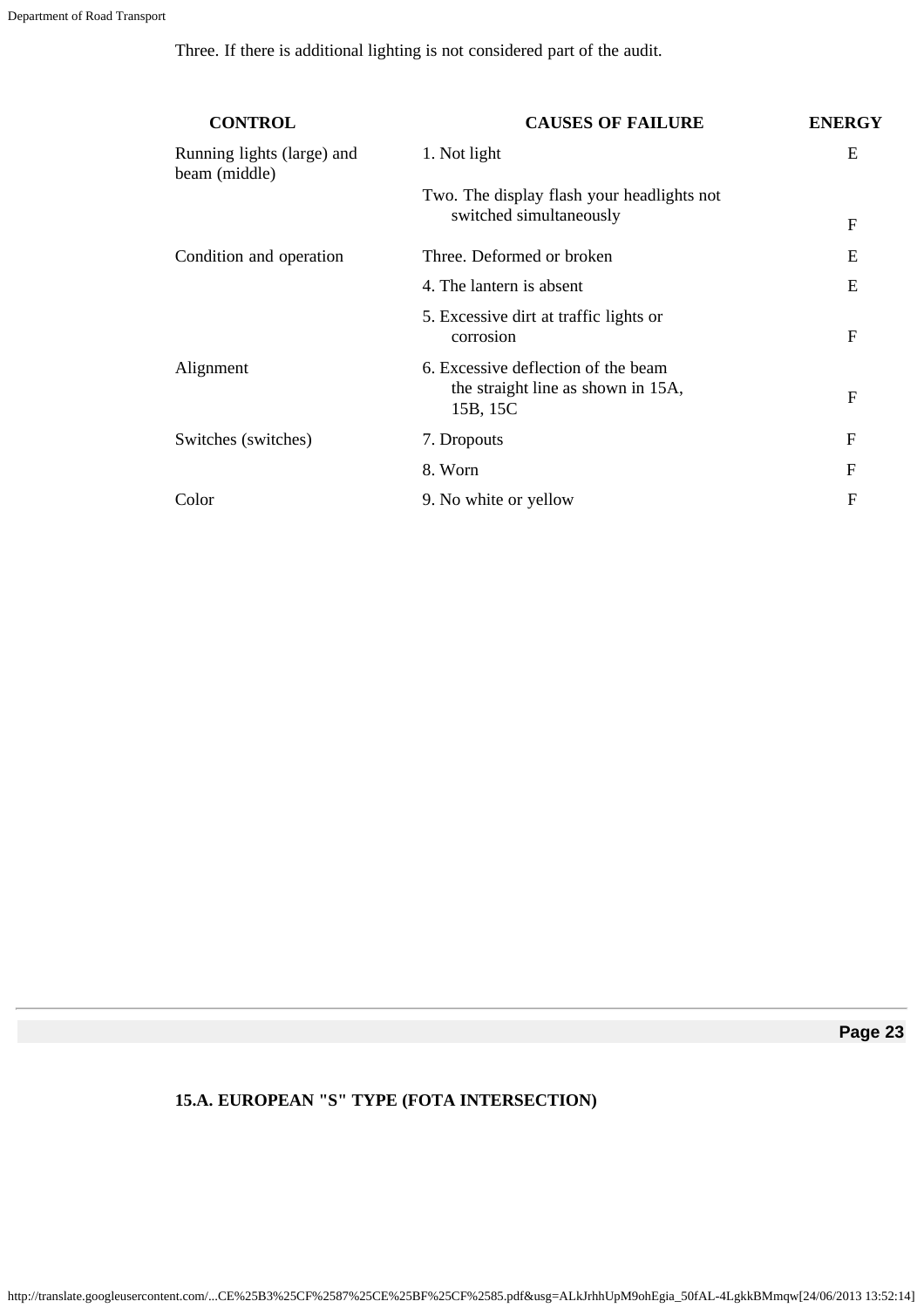# **CAUSES OF FAILURE ENERGY**

| 1. The lenses are mounted in reverse (right - left)                                                                                                          | E      |
|--------------------------------------------------------------------------------------------------------------------------------------------------------------|--------|
| Two. For lenses with center not more than 850 mm above the ground or<br>horizontal line (cut - off) is outside (red) lines<br>$(0.5\% - 2\%)$                | Е      |
| Three. Lens centered above 850 mm from the ground and the<br>horizontal line (cut - off) is outside the (blue) line<br>$(1.25\% - 2.75\%)$                   | E      |
| 4. The junction of horizontal and sloped line (break point) is:<br>• Most of the right vertical dashed $(0\%)$<br>• Most of the left vertical dashed $(2\%)$ | F<br>F |

# **15.V. ENGLISH-AMERICAN PRESS (FOTA INTERSECTION)**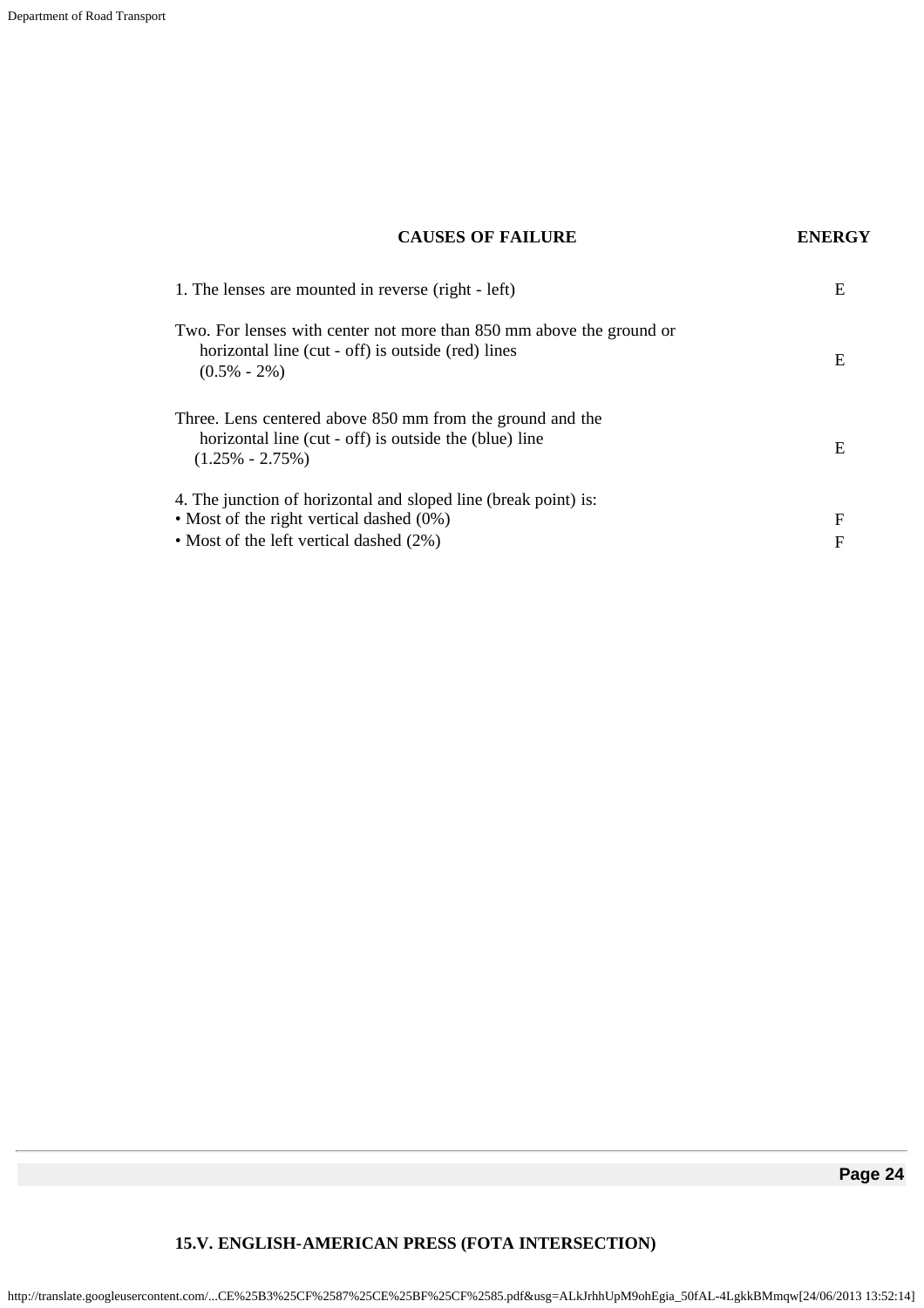# **CAUSES OF FAILURE ENERGY**

| 1. The lenses are mounted in reverse (right - left).                                                       | Е |
|------------------------------------------------------------------------------------------------------------|---|
| Two. The upper edge of the central stack light (hot spot) is above<br>the horizontal dotted $(0\%)$        | Е |
| Three. The upper edge of the central stack light (hot spot) is below<br>from the horizontal line $(2.75%)$ | F |
| 4. The right edge of the central stack light (hot spot) are: -                                             |   |
| • Most of the right vertical dashed $(0\%)$                                                                | F |
| • Most of the left vertical dashed (2%)                                                                    | F |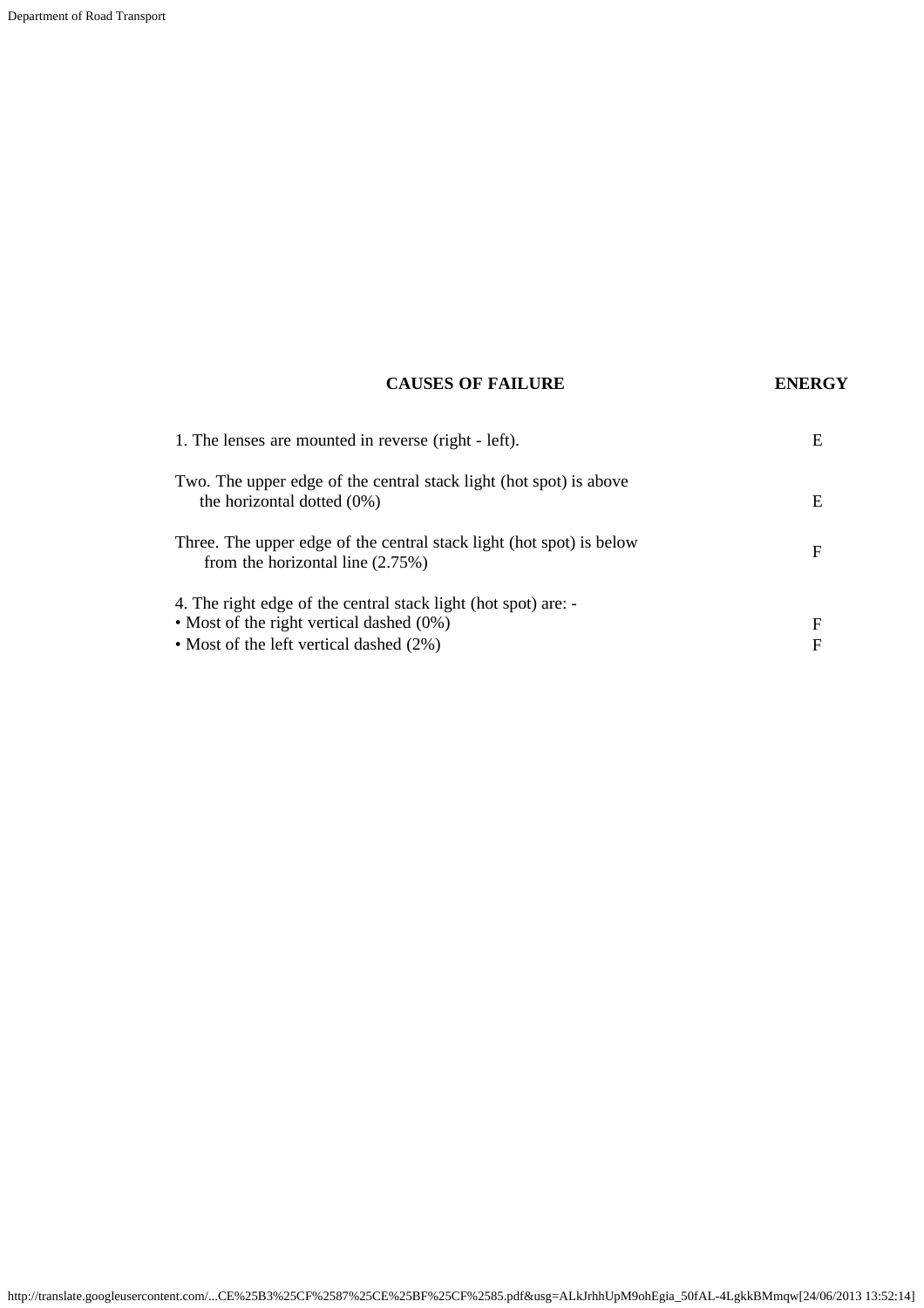# **15.G. LIGHTS (HIGH / HIGH)**

# **CONTROL ENERGY**

The center of the central stack lights (hot spot) are:

| 1. Above the horizontal dashed line 0%                                                                                                       | F                 |
|----------------------------------------------------------------------------------------------------------------------------------------------|-------------------|
| Two. Further to the right of the vertical dotted line 0%<br>Three. The left of the vertical dashed line 2%                                   | F<br>$\mathbf{F}$ |
| 4. For lenses with center not more than 850 mm from the ground center<br>central stack lights (hot spot) is below the<br>horizontal line 2%. |                   |
| 5. Lens centered above 850 mm from the ground center<br>Central Res. lights (hot spot) is below the horizontal<br>line $2.75%$ .             | F                 |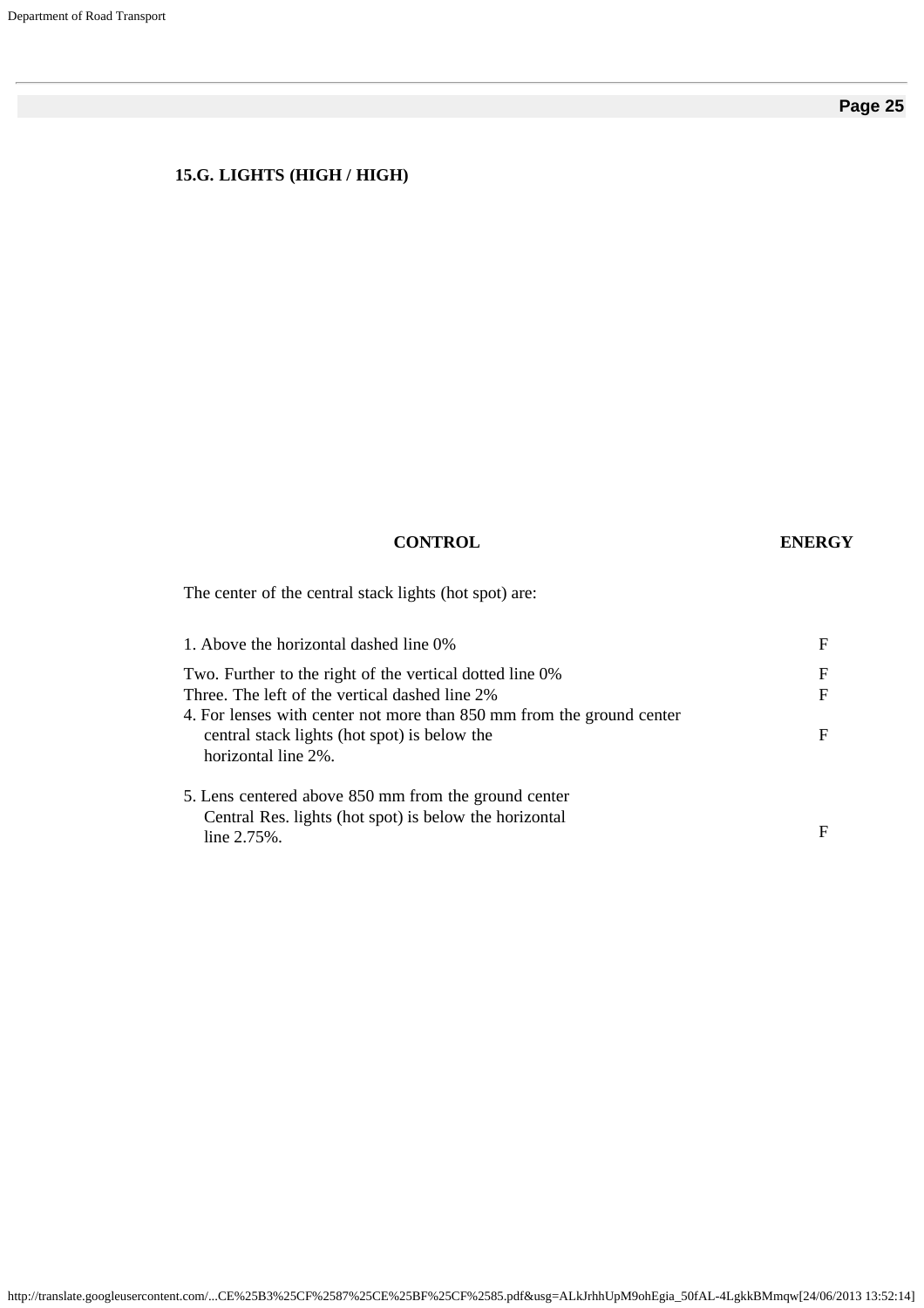# **16. BODY**

Check the body for rust advanced degree, an unexpected sharp edges that may cause injury. Check that the exhaust fumes can not enter the cabin. Check that the chassis is correctly positioned in the frame (chassis).

| <b>POINTS</b>                                 | <b>CAUSES OF FAILURE</b>                                                                                                            | <b>ENERGY</b> |
|-----------------------------------------------|-------------------------------------------------------------------------------------------------------------------------------------|---------------|
| <b>CONTROL</b><br>General situation           | 1. Cracks, noticeable deviation from<br>alignment, advanced corrosion or other<br>main damage that affects the safety of<br>vehicle | E / TOM       |
| Tanks and<br>plumbing<br>fuel                 | Two. Leaks, corrosion, loose connections,<br>extensive damage or distortion due<br>Flip                                             | E             |
| Reception<br>spare wheel<br>(Spare)           | Three. The spare wheel can be securely mounted                                                                                      | E             |
| Safety<br>mechanism<br>link (if<br>available) | 4. Absent                                                                                                                           | E             |
| Chassis                                       | 5. The initial construction pieces<br>body is broken, cracked,<br>unsafe or rusty in advanced<br>degree                             | E             |
|                                               | 6. Two halves of different body<br>vehicles have been joined together.                                                              | E / TOM       |
| General situation                             | 7. Advanced corrosion                                                                                                               | E             |
|                                               | 8. Apparent alteration of the geometry of the vehicle<br>(The body does not align                                                   | E             |
| Doors and<br>locks                            | 9. The doors do not close properly or unlocked<br>alone                                                                             | E             |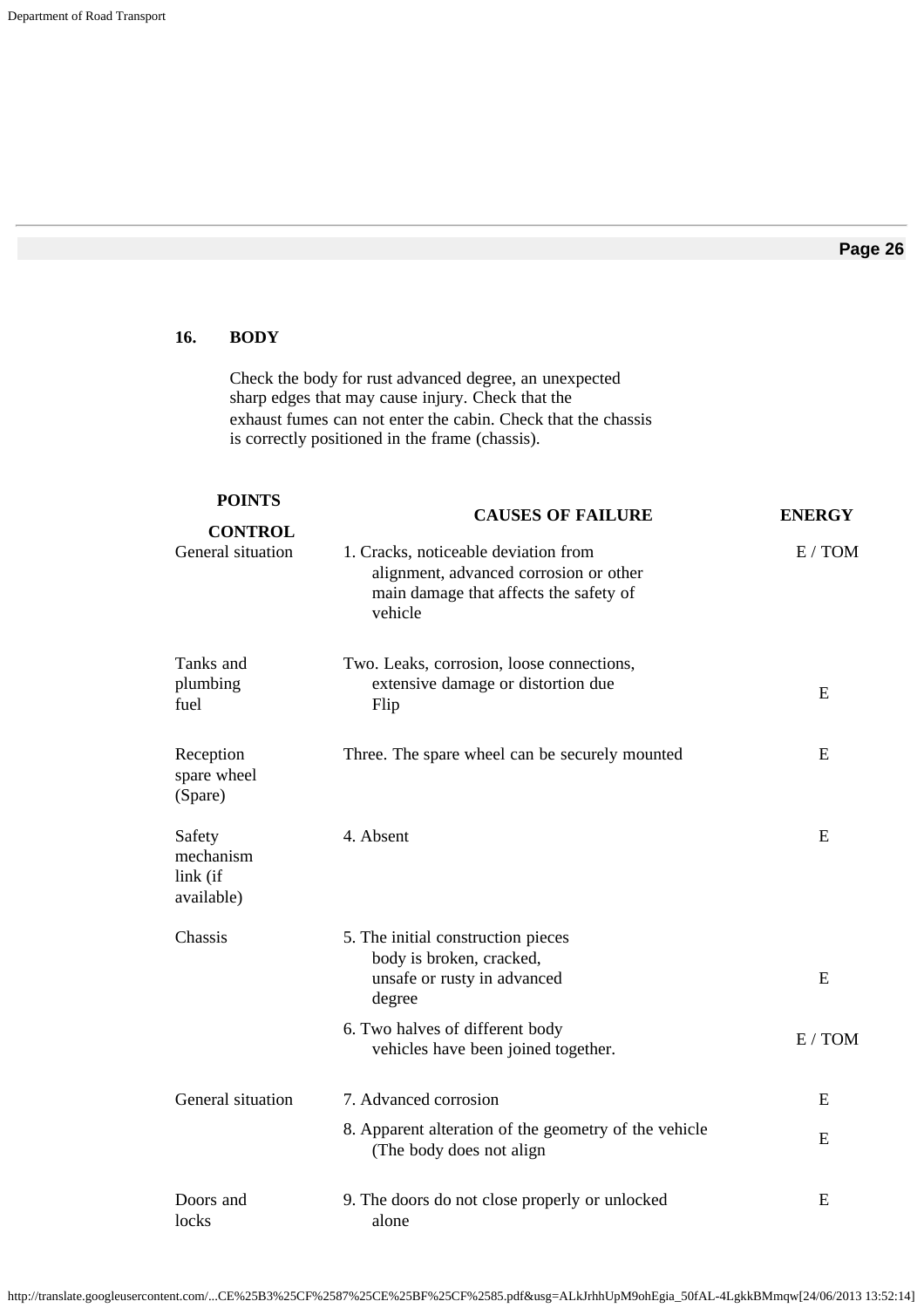# 10. The area around the mounting points are corroded to the point that make support unsafe

# **Page 27**

### **17. TIRES**

17.1 Check the tires or the foot is cut off.

17.2 Examine tires for: a cut off or cracking weave. b Bumps or distortion. C. Disclosure of fabric or frame.

### NB

Problem with the extra tire is not cause failure.

| <b>CONTROL</b>   | <b>CAUSES OF FAILURE</b>                                                                                                                                                | <b>ENERGY</b> |
|------------------|-------------------------------------------------------------------------------------------------------------------------------------------------------------------------|---------------|
| Wheels and tires | 1. Indication of cleavage by                                                                                                                                            | E             |
|                  | TwoThe tire does not fit snugly on the rim<br>the wheel (rim)                                                                                                           | E             |
|                  | Three. The rim is stamped or distorted<br>slightly                                                                                                                      | $\mathbf{F}$  |
|                  | 4. Difference in tire size                                                                                                                                              | E             |
|                  | 5. Difference in the type of tire (eg)<br>different tread pattern)                                                                                                      | E             |
|                  | 6. There are slots in the hose greater<br>of 25 mm or greater than 10% of<br>width of the wheel is deep enough<br>to reach the internal reinforcement of<br>tire (tilt) | E             |
|                  | 7. Bursting of internal reinforcement or when<br>it looks to the naked eye, lifting<br>or paw swelling caused by<br>the separation of the outer hose                    | E             |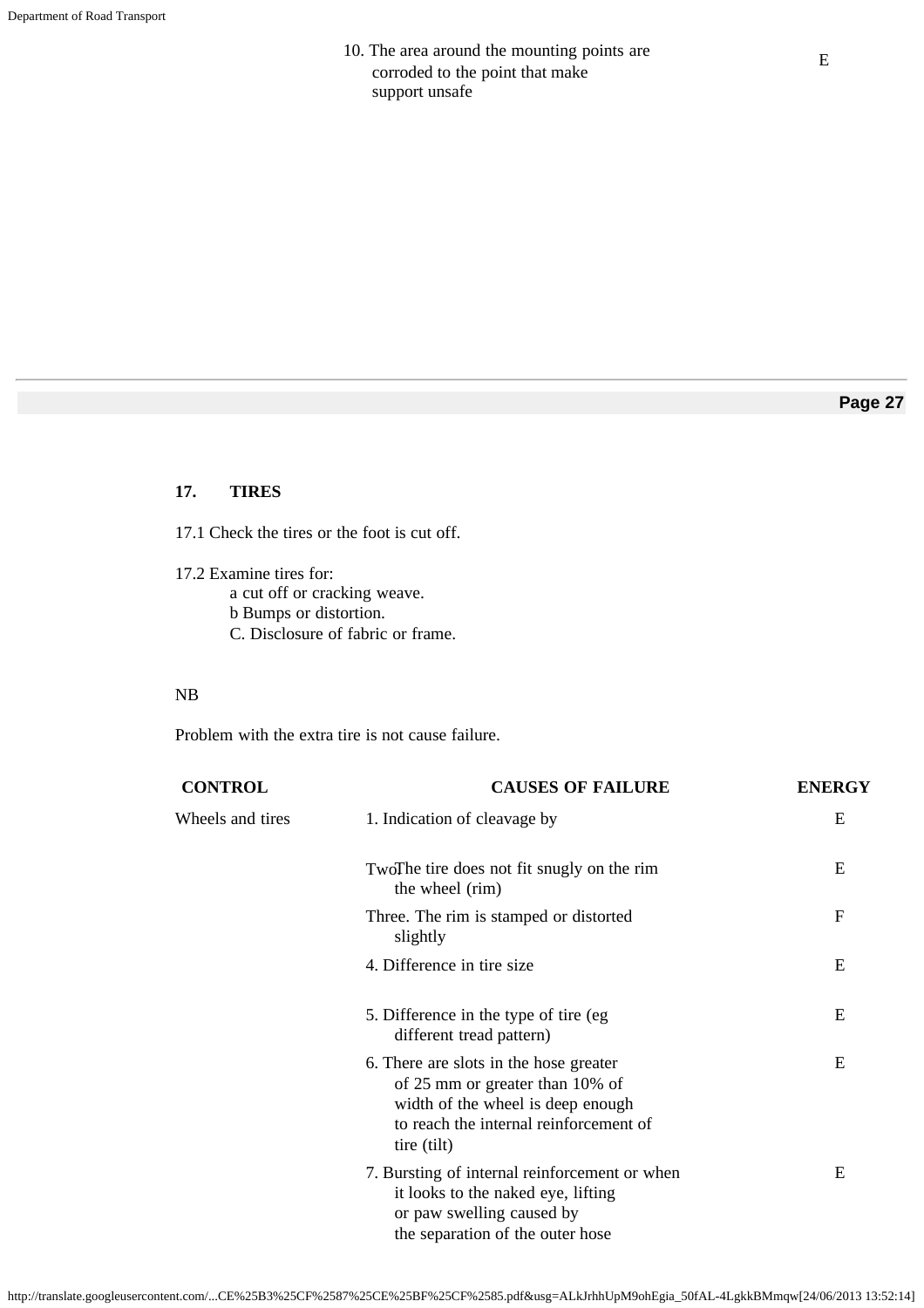| aid, slimming aid<br>Tread deformed or broken.                                                           |    |
|----------------------------------------------------------------------------------------------------------|----|
| 8. Visible deformation or breaking the stem<br>valve                                                     | E. |
| 9. The valve stem is notoriously<br>worn                                                                 | E. |
| 10. Eating the tread depth of less<br>1.6 mm, measured at a distance of 34 of the<br>center of the tread | E  |
| 11. Eating the tread depth of less<br>this indicates that the same tire                                  | E  |

# **18. INLINE STEERING**

- 18.1. Check front wheels for angular deviation.
- 18.2. Check for voltage derogation course some wheels in relation to the opposite counterpart.
- 18.3 Check for uneven tire wear.
- Note Please check the prices of the manufacturer (camber etc.)

| <b>CONTROL</b>  | <b>CAUSES OF FAILURE</b>                                                          | <b>ENERGY</b> |
|-----------------|-----------------------------------------------------------------------------------|---------------|
| Wheel alignment | Indication alignment (side slip) between                                          | F             |
|                 | $+/- 5 - 10$ mm / m<br>Indication alignment (side slip) more<br>of $+/-10$ mm / m | E             |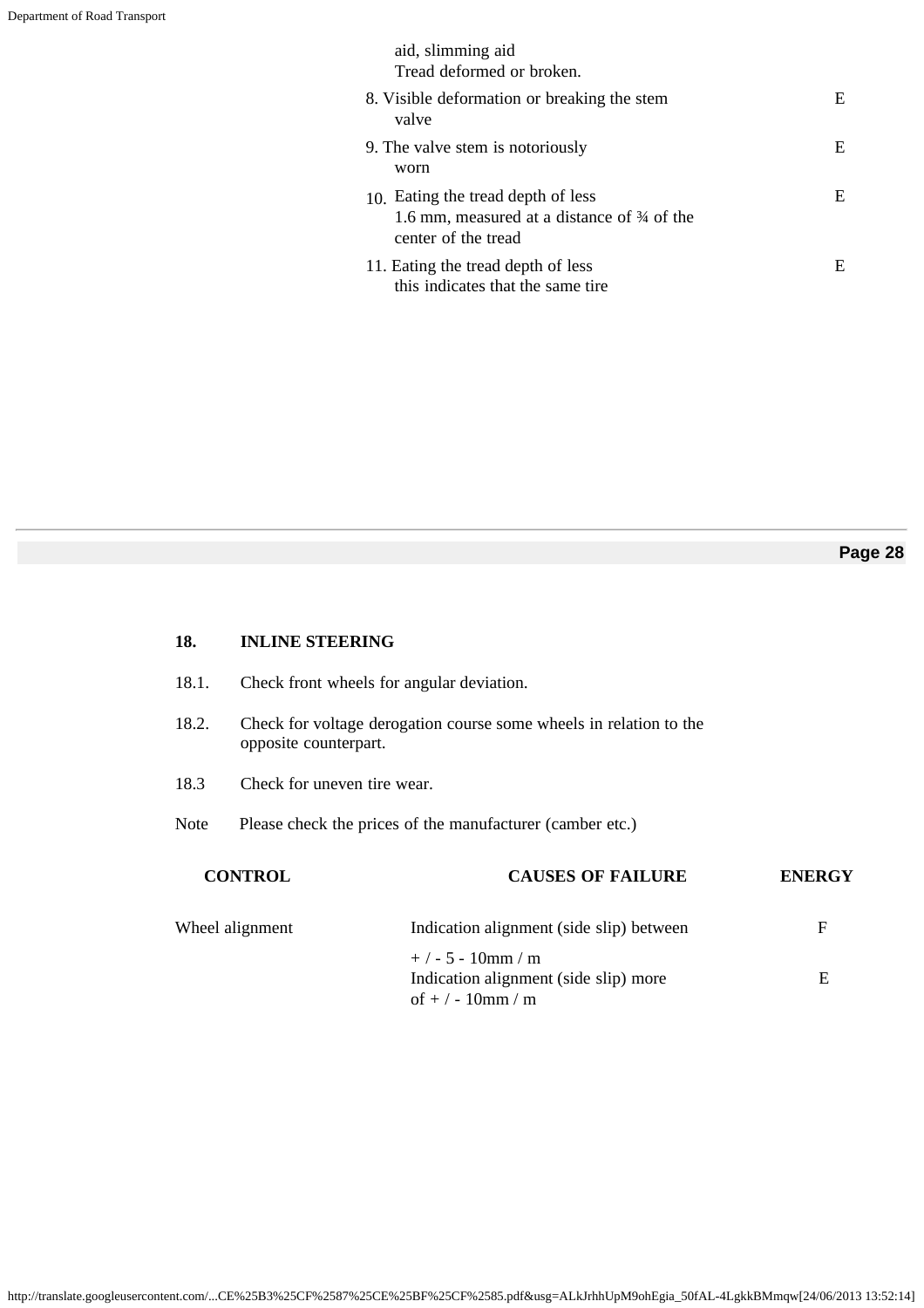Department of Road Transport

# **Page 29**

#### **19. FRAME (frame - Chassis)**

- 19.1. Check the frame members for any deformation, cracks or advanced corrosion.
- 19.2. Check welds / security screws / nails fasten if members security.
- 19.3 Observe for any movement in the compounds of the frame members.

#### **NB**

- a control extends only to the parts that are visible without the need to dismantled vehicle parts.
- B. Particular attention be given to the parts that are covered with mud.
- c If there are distortions that fall under the test specifications manufacturer.

#### **CONTROL CAUSES OF FAILURE ENERGY**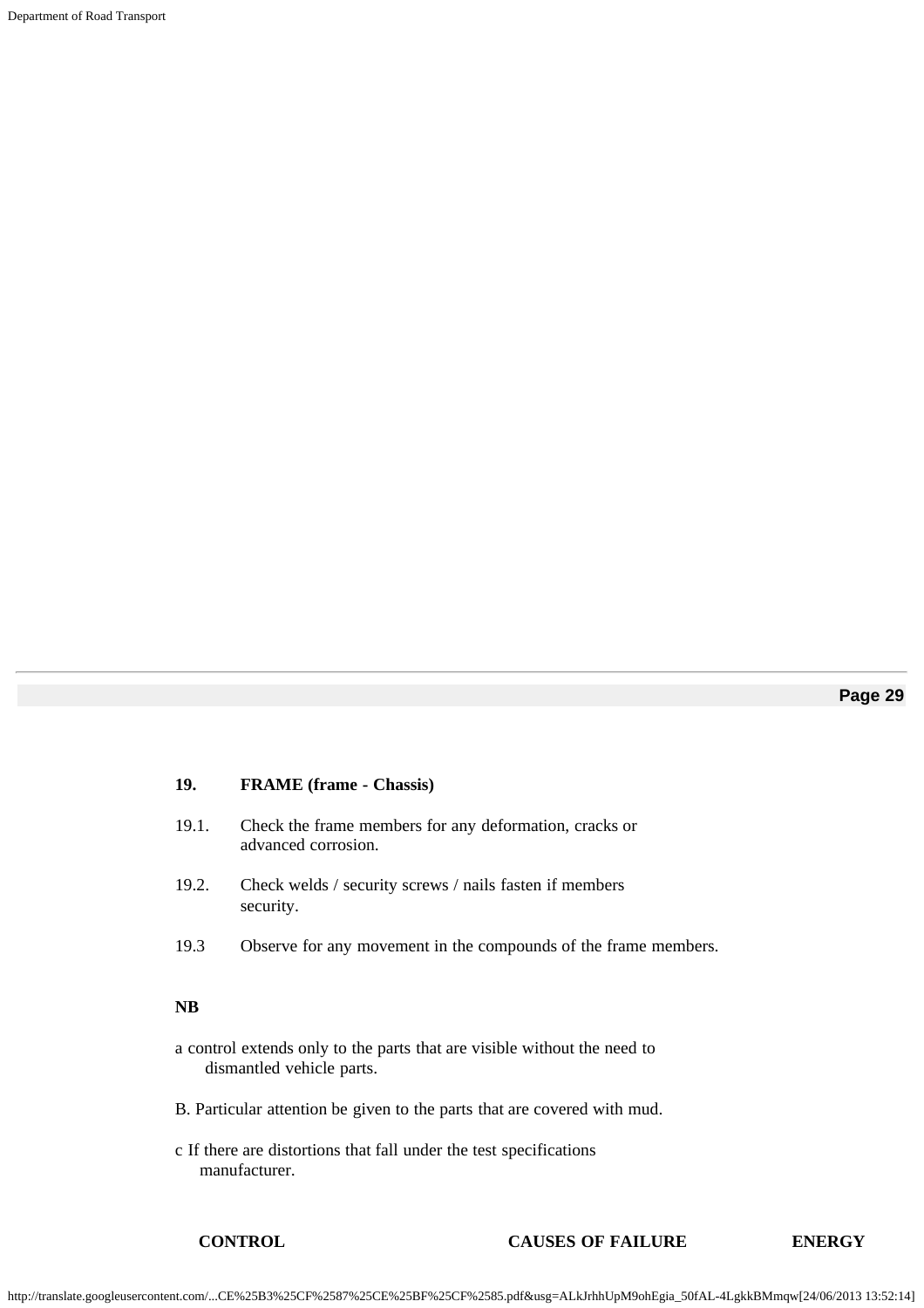|                | 1. It consists of 2 or more<br>welded parts    | E/TOM |
|----------------|------------------------------------------------|-------|
| Chassis, frame | Two. Welds detached.                           | E     |
|                | Three. Cracks, insecure containment<br>States. | E     |
|                | 4. Loose nails / screws.                       | E     |

### **20. SUSPENSION**

- 20.1. Suspension
- 20.1.1 For hanging like Figure 1 lift the front / rear suspension order the wheels are not touching the ground, please check the movement of articulated joints (swivel joints)
- 20.1.2 For hanging like Figures 2 and 3 lift the front / rear suspension that the wheels do not touch the ground, the wheels and shake to determine the condition of the ball joints (ball joints)
- 20.1.3 For hanging as Figure 4 lift front / rear suspension order the wheels are not touching the ground and shake the wheels to determine the status of the rolling fingers and collar (Gland), and the upper bushing.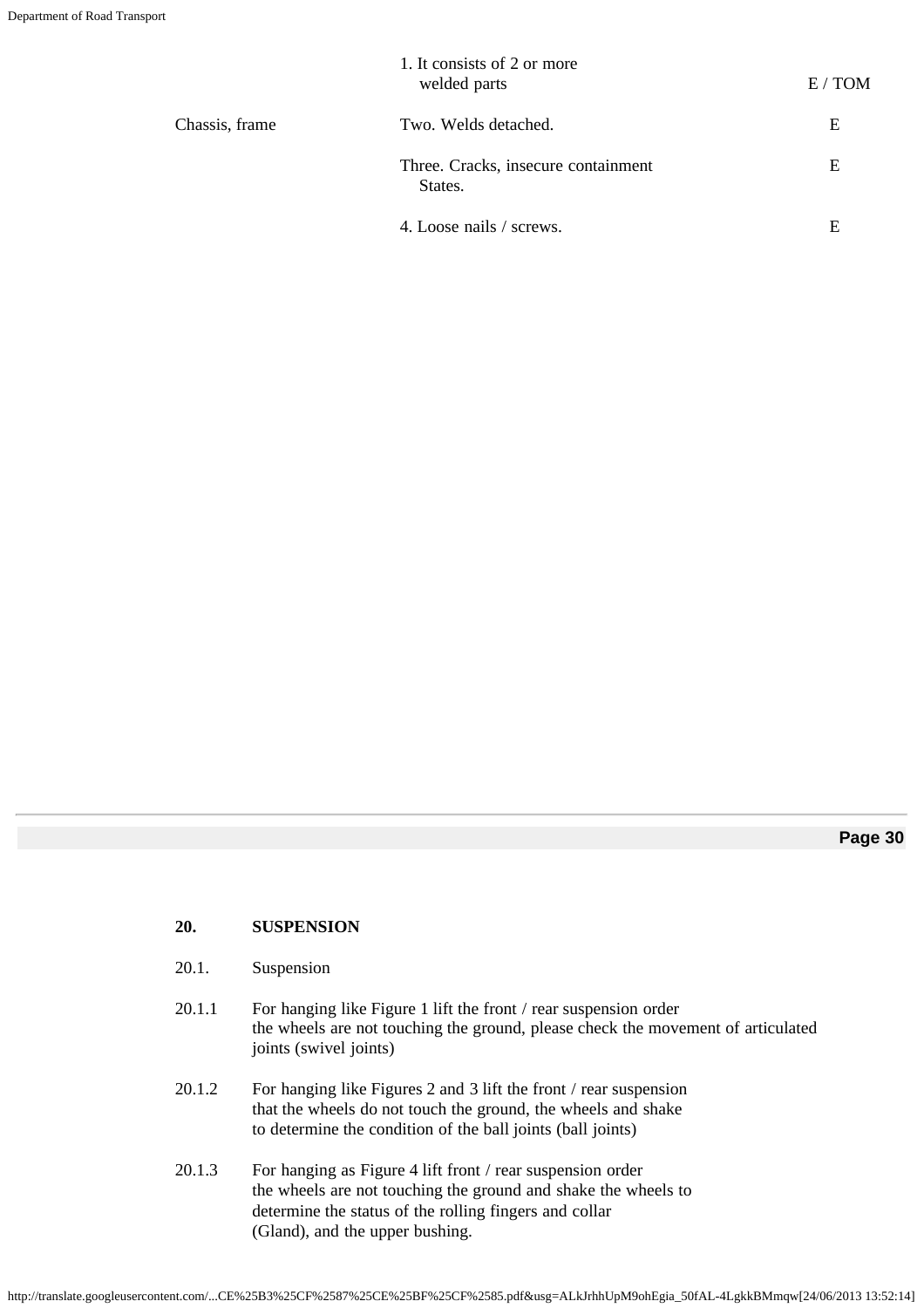Please check the support area (strut casing) and external spherical joints deformation or excessive wear.

20.4 Generally double check the status of all links and antifingers, shaft ends, scissors, rods suspension globular joints, rods stability subframe (crossmember), shaft for advanced corrosion, distortion, cracks / fractures or large gambling.

| <b>CONTROL</b>                              | <b>CAUSES OF FAILURE</b>            | <b>ENERGY</b> |
|---------------------------------------------|-------------------------------------|---------------|
| Shaft, scissors, a central                  | 1. Besides directly.                | E             |
| arm                                         | Two. Loose joints.                  | E             |
|                                             | Three. Cracks or deformities.       | E             |
| Stability rod, rod<br>Post                  | 4. Cracks / fractures               | E             |
| Bushings, spherical<br>joints, moving rings | 5. Excessive gambling               | E             |
| compounds or reverse                        | 6. Worn or rusted in<br>high degree | E             |

**Page 31**

# **20.2 FRONT / REAR SPRINGS**

Please check the following:

- 20.2.1 Spring blades with the blades
- 20.2.2 Elikoides spring
- 20.2.3 Suspension with pneumatic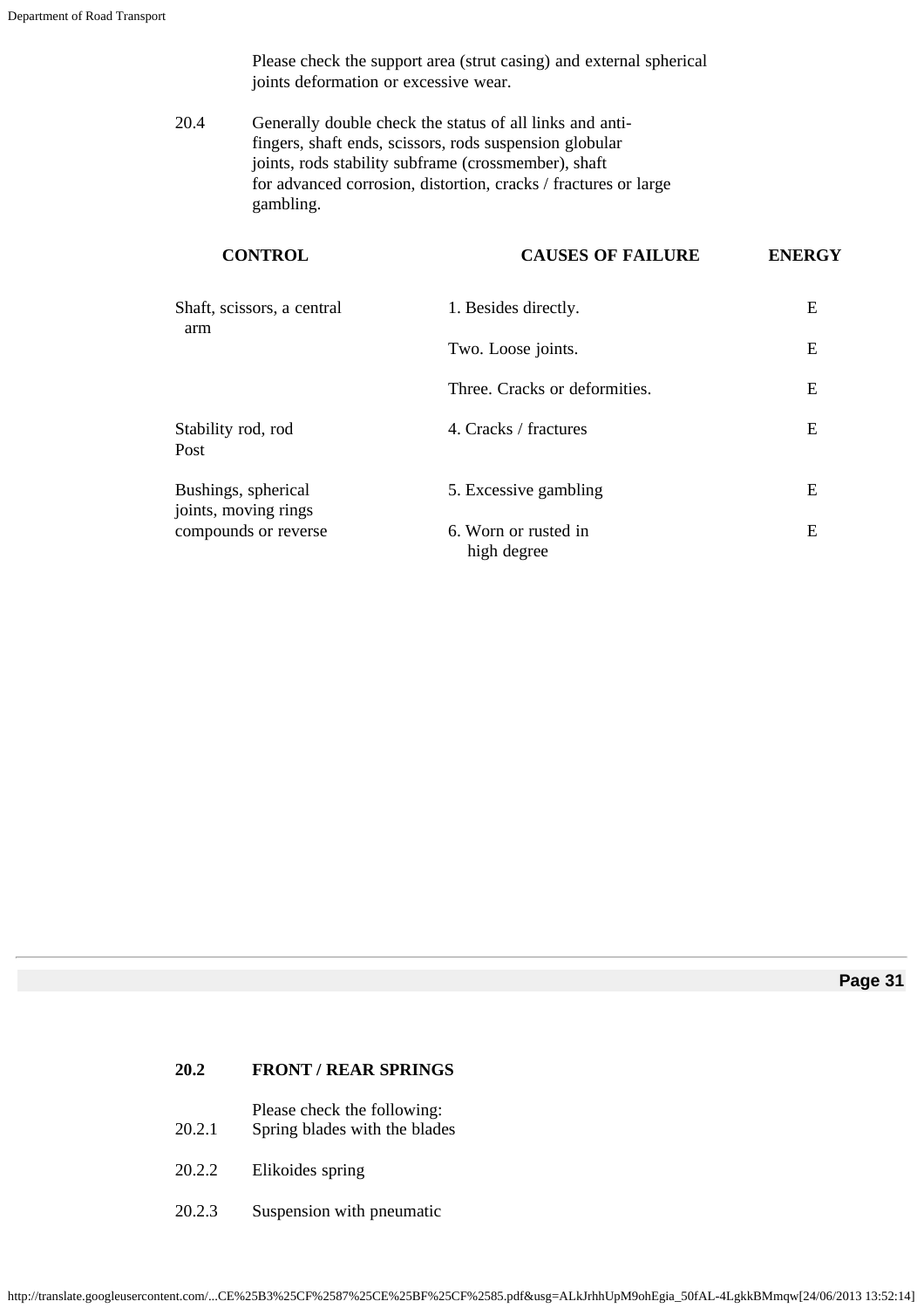| 20.2.4<br>Torsion bar |
|-----------------------|
|-----------------------|

20.2.5 Support clamps or claws

| <b>CONTROL</b>                                             | <b>CAUSES OF FAILURE</b>                               | <b>ACTIONS</b><br>A |
|------------------------------------------------------------|--------------------------------------------------------|---------------------|
| Spring<br>(Flats / elikoides)                              | 1. Eaten / exhausted / broken.                         | E                   |
|                                                            | Two. Broken blade, there gluing or<br>absent blade.    | E                   |
|                                                            | Three. Claws of elikoidous spring<br>loose or missing. | E                   |
|                                                            | 4. Screws (U-bolts) loose or<br>absent                 | E                   |
| <b>SPRING PAD</b><br>torsion bar                           | 5. Loose / missing                                     | E                   |
| Central screw                                              | 6. Missing / broken                                    | E                   |
| Suspension with hydrogen gas or 7. Leaks<br>air suspension |                                                        | E                   |
|                                                            | 8. Defective flow valve                                | E                   |
|                                                            | 9. Unsatisfactory move                                 | E                   |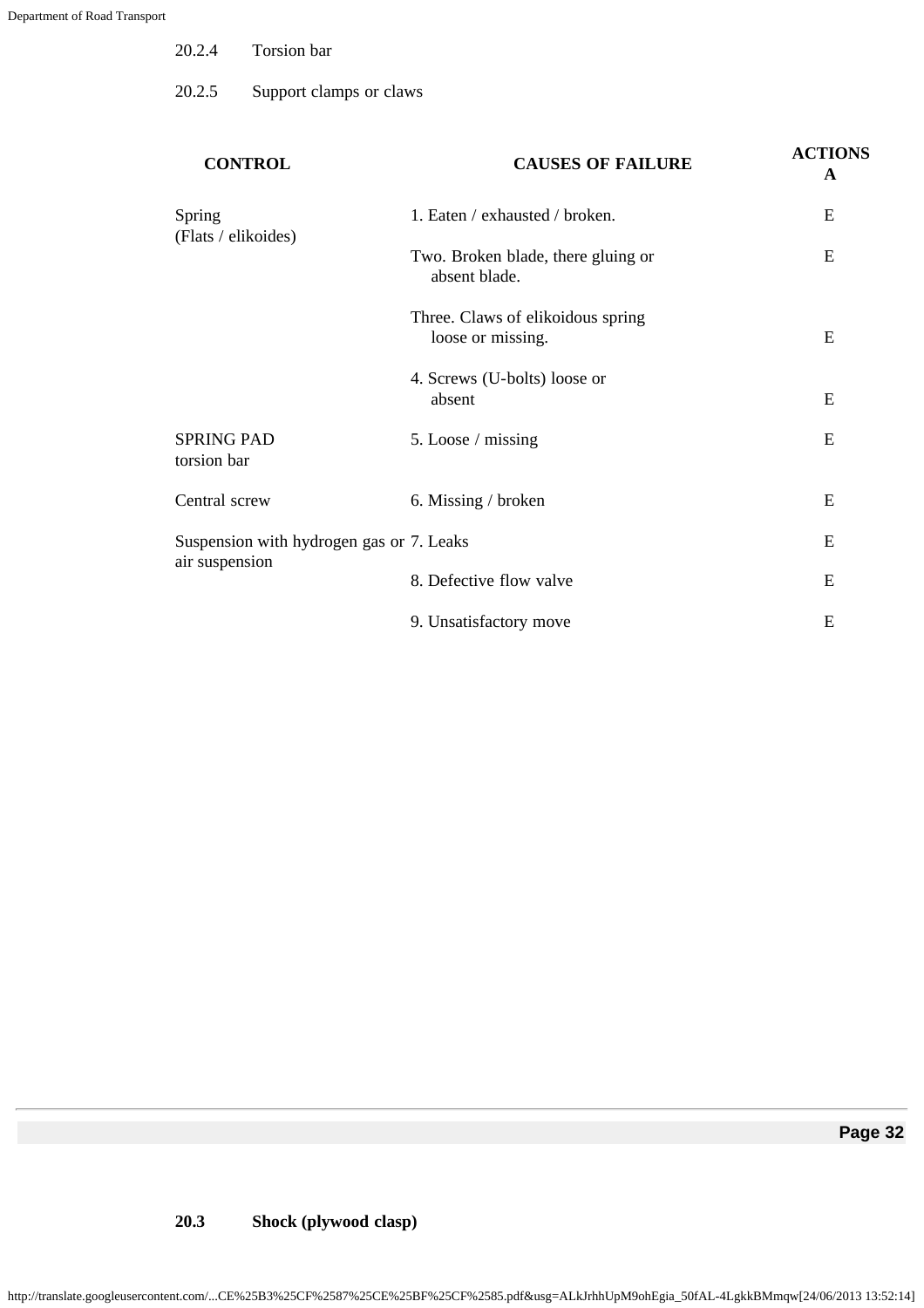| 20.3.1            | Please check for leaks              |                                                                                                                                                                                            |               |
|-------------------|-------------------------------------|--------------------------------------------------------------------------------------------------------------------------------------------------------------------------------------------|---------------|
| 20.3.2            | Please check attachments            |                                                                                                                                                                                            |               |
| 20.3.3            | Control the effectiveness Vibration |                                                                                                                                                                                            |               |
| <b>CONTROL</b>    |                                     | <b>CAUSES OF FAILURE</b>                                                                                                                                                                   | <b>ENERGY</b> |
| Suspension        |                                     | The shaft (axle beam) is clearly outside<br>$1_{-}$<br>directly                                                                                                                            | E             |
|                   |                                     | Two In relation to the support points<br>wishbones, swinging arm, track control arm,<br>suspension strut is notoriously loose or<br>worn, cracked, broken or<br>deformed                   | E             |
|                   |                                     | Threla relation to the points of anti-roll bar, torque<br>arm / rod, radius rod / link absent or<br>support are loose, cracked,<br>broken or deformed                                      | E             |
|                   |                                     | 4. The bushings, links with<br>Beal, moving or articulated rings<br>Links of excessive wear or<br>unsafe or area support is<br>distorted or corroded to such<br>as to affect the alignment | E             |
| Clinch studs      |                                     | or security to support them.<br>5. Absent                                                                                                                                                  | E             |
| (Shock absorbers) |                                     | 6. Exterior stroke or rust in<br>casing point against the stud<br>not working                                                                                                              | E             |
|                   |                                     | Fluid loss indicating that the seal<br>7.<br>is damaged                                                                                                                                    | E             |
|                   |                                     | 8. Extensive damage to the lever, shaft or<br>ring (foot)                                                                                                                                  | E             |
|                   |                                     | 9. Ineffective damping                                                                                                                                                                     |               |
|                   |                                     | (Total yield below 50%)                                                                                                                                                                    | E             |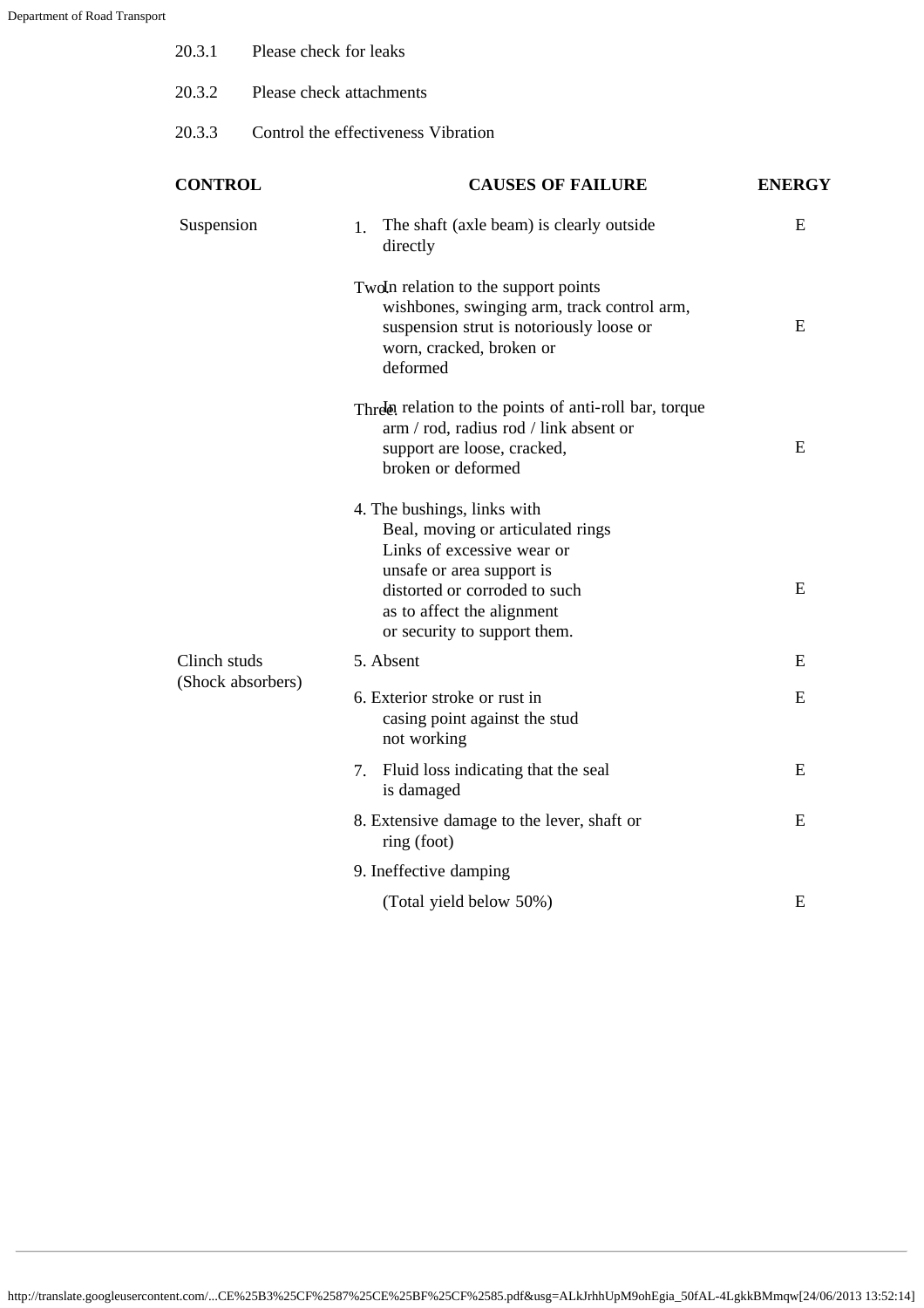#### **21. ELECTRICAL SYSTEM**

- 21.1. Check your battery for good fastening.
- 21.2 Control the state associations and visible cables.
- 21.3 Please check the fan belt / alternator (alternator) / dynamo

# **NB: DANGER VRACHYKYKLOMATOS**

Please check that the poles of the battery are not in contact with the bonnet when it is closed.

| <b>CONTROL</b>          | <b>CAUSES OF FAILURE</b>    | <b>ENERGY</b>  |
|-------------------------|-----------------------------|----------------|
| <b>Accumulators</b>     | 1. Unsatisfactory fastening | $\mathbf F$    |
|                         | Two. Risk of short circuit  | E              |
|                         | Three. Leakage              | ${\bf F}$      |
| Cables and associations | 4. Loose associations       | $\mathbf F$    |
|                         | 5. Risk of short circuit    | E              |
| Alternator / dynamo     | 6. Loose                    | $\mathbf{F}$   |
|                         | 7. Not charging             | $\mathbf F$    |
|                         | 8. Does not work            | $\overline{F}$ |
| Fan belt                | 9. Loose, abraded           | $\overline{F}$ |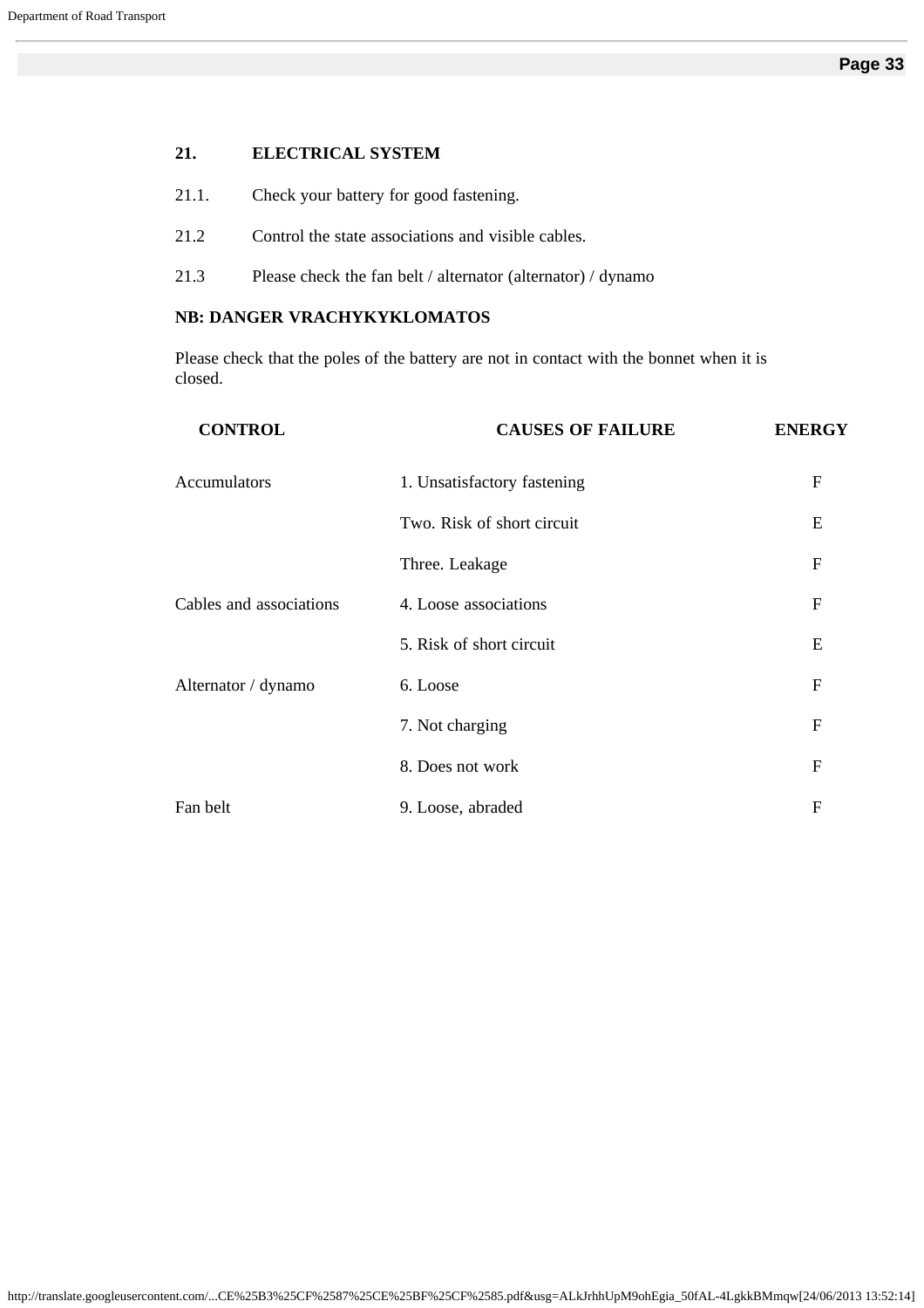| 22.       | <b>FUEL SYSTEM</b>                                                                                                                                                                             |
|-----------|------------------------------------------------------------------------------------------------------------------------------------------------------------------------------------------------|
| 22.1      | Please check the fuel tank for good fastening.                                                                                                                                                 |
| 22.2      | Check to see that there is security (cap) at the mouth and that insures<br>tank.                                                                                                               |
| 22.3      | Check to see that there are no fuel leaks                                                                                                                                                      |
| 22.4      | Please check the fuel lines. You should not have corrosion, loose<br>associations or large distortions.                                                                                        |
| 22.5      | Sitting in the driver's seat double check that the regulator (patidi)<br>acceleration operating normally, no loose or corroded and not<br>preventing the course of other components / objects. |
| 22.6      | Please check that the knob off the engine running on diesel<br>normally.                                                                                                                       |
| 22.7      | Please check that the air filter is present and securely.                                                                                                                                      |
| <b>NB</b> |                                                                                                                                                                                                |

The review is limited to visible signs and disassembly of components not necessary.

| <b>CONTROL</b>                  | <b>CAUSES OF FAILURE</b>           | <b>ENERGY</b>  |
|---------------------------------|------------------------------------|----------------|
| Fuel tank, filters              | 1. Loose associations or fixation  | E              |
| fuel pipes                      | Two. Corrosion, distortion, damage | E              |
|                                 | Three. Leakage                     | E              |
|                                 | 4. Lack of security (cap)          | $\mathbf F$    |
| Air Filters                     | 5. Loose mounting or absent        | $\mathbf F$    |
| Acceleration slider<br>(Patidi) | 6. Hindered the progress of        | E              |
|                                 | 7. Loose or corroded               | $\overline{F}$ |
| Engine switch                   | 8. Absent or not working           | E              |